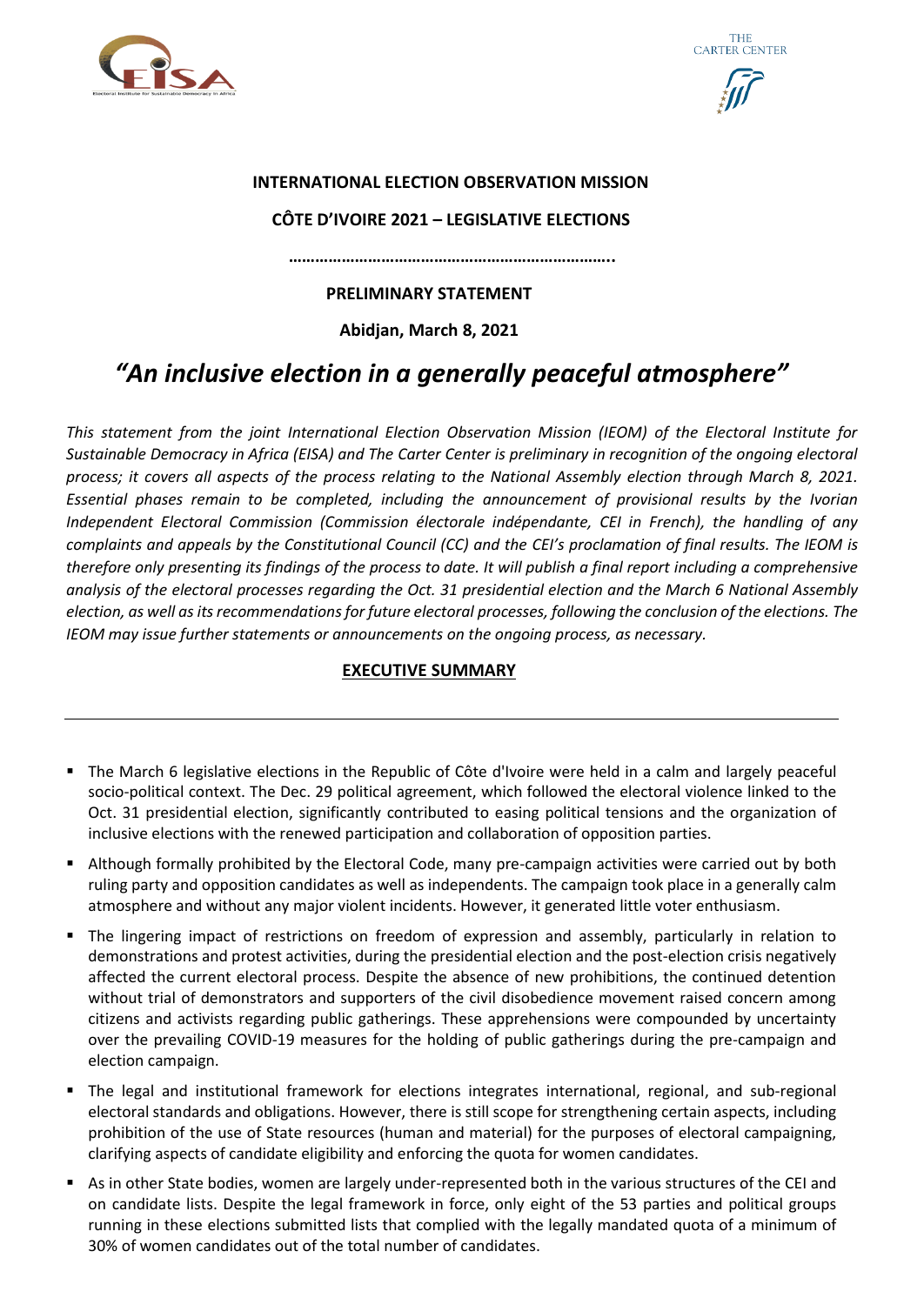- The electoral system is clearly defined and offers a sound basis for holding open and competitive elections. However, the use of the simple majority system in multi-member constituencies tends to reduce the level of popular representation and fosters the over-representation of larger parties. The current boundary delimitations distort the representativity of the electoral system and require harmonization with international obligations and the Constitution, which enshrine the principle of equality of suffrage.
- The reorganization of the composition of the Independent Electoral Commission (Commission électorale indépendante, CEI in French) as part of the December 2020 political agreement increased the inclusiveness and political representativity within the CEI. Despite these positive changes, the CEI did not communicate relevant decisions and orders regarding electoral operations in a timely and transparent manner, including on the tabulation of results.
- The CEI published the final list of candidates by region and by constituency on Feb. 22. 1,511 principal and substitute candidates were accepted following the complaints and appeals process before the Constitutional Council (CC). While the CEI issued a decision establishing the provisional candidate list, it did not publish a final list of candidates that reflected the CC's decisions in the 72 challenges filed. In the absence of this list and considering that the list of provisional candidates was removed from the CEI website on Feb. 22, the capacity for candidates and citizens to assess and compare the provisional and final lists is very limited.
- An analysis of the complaints and appeals procedure for candidates to the legislative elections reveals certain anomalies that would benefit from clarification. This is the case with the notion of continued residency, the interpretation of which has been inconsistent. The mission also notes that the CC seems to have established jurisprudence conferring on the CEI a responsibility to verify one's eligibility beyond the physical verification of submitted documents. In view of its administrative nature, the Mission questions the scope of such jurisprudence, which is contrary to the legal framework governing elections, in particular, Article 127 of the Ivorian Constitution.
- A total of 20 teams was deployed throughout the country to observe voting on March 6. Voting and counting operations were generally conducted in a peaceful and transparent manner in most of the 293 polling stations in which the mission observed. The Mission observed isolated tensions, and official sources informed the IEOM that polling centers in Port Bouët and Bouaflé were looted. The presence of candidate and list representatives was substantial and strengthened the transparency and integrity of the process. National observers were also present in 17% of polling stations visited.
- Despite the calm and peaceful climate, the mission observed limited voter turnout. The tabulation of results is still ongoing, and the mission continues its observation work across the country.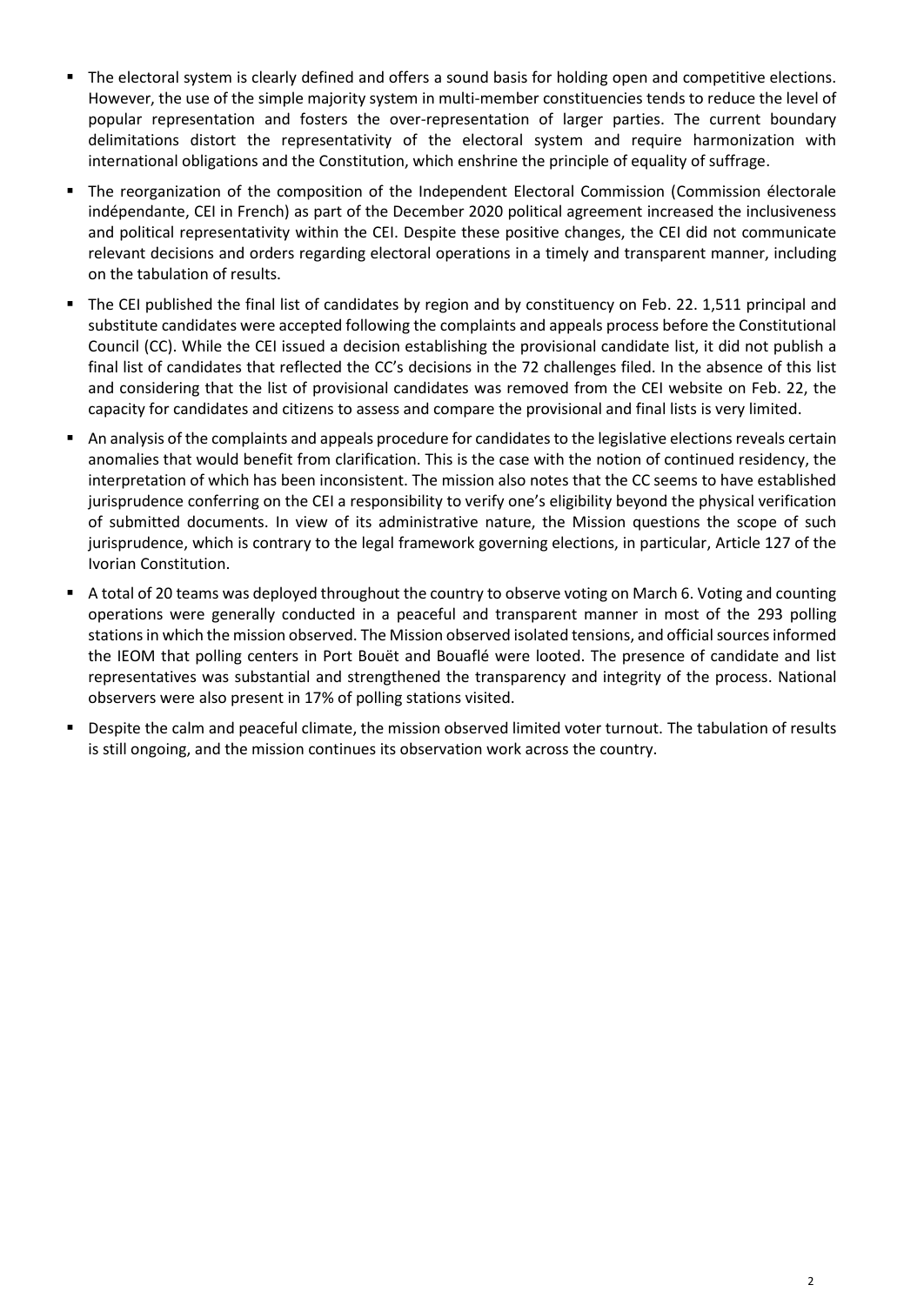#### **INTRODUCTION**

*The Electoral Institute for Sustainable Democracy in Africa (EISA) and The Carter Center deployed a long-term International Election Observation Mission (IEOM) in Côte d'Ivoire in August 2020 to observe the Oct. 31 presidential election and the March 6 National Assembly elections. The mission is composed of an EISA and Carter Center core team of experts based in Abidjan, 16 long-term international observers (LTOs) deployed in eight teams across the country, and 24 short-term observers (STOs) who joined the mission on March 1. The mission is led by EISA Executive Director Denis Kadima.*

*The IEOM's mandate is to assess the integrity, credibility, and transparency of the electoral process in an independent, objective, and impartial manner. The mission assesses the legislative elections in accordance with the Ivorian national legal framework for elections as well as provisions in sub-regional, regional and international instruments covering elections, including the Universal Declaration of Human Rights; the African Charter on Democracy, Elections and Governance; the Organization of African Unity/African Union Declaration on the Principles Governing Democratic Elections in Africa; and the Protocol of the Economic Community of West African States (ECOWAS) on Democracy and Good Governance.*

*On election day, the IEOM deployed 54 international observers from 28 African and European countries across the country, including 40 observers and 14 core team experts to observe the March 6 election. IEOM observers, equipped with touchscreen tablets, observed election day procedures in 293 polling stations. The IEOM will remain in the country to observe the post-election stages of the electoral process, including the transmission and tabulation of results, the complaints and appeals process and the CEI's announcement of final results. The IEOM is independent*  in its conclusions and abides by the Declaration of Principles for International Election Observation and Code of *Conduct, adopted in October 2005.*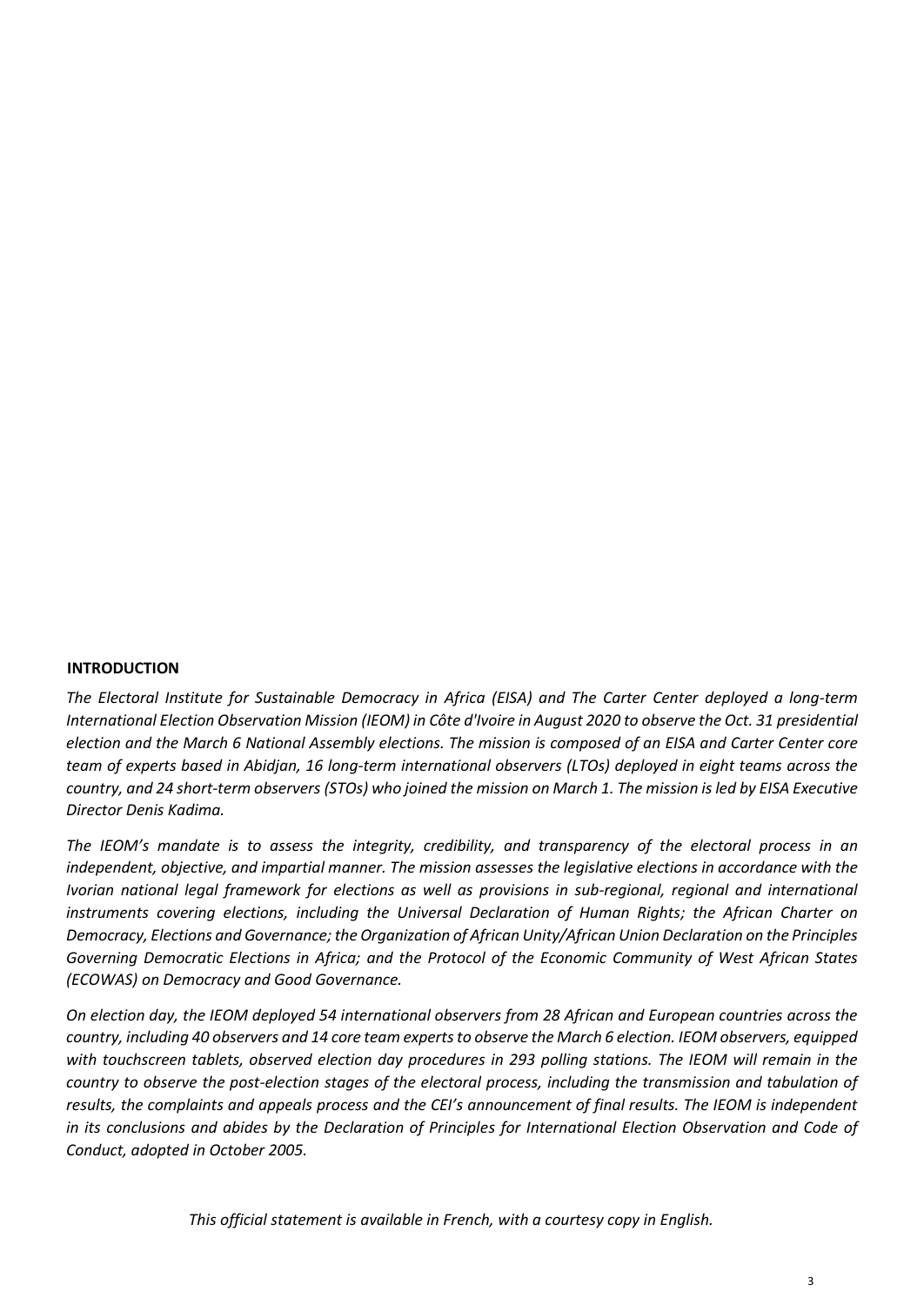#### **POLITICAL AND SECURITY CONTEXT**

In contrast to the October 2020 presidential polls, the March 6 legislative elections were held in a relatively calm and peaceful political context. Political dialogue between President Alassane Ouattara and former President Henri Konan Bédié following the presidential polls signaled a softening of political tensions. These talks culminated in the signing of a political agreement on Dec. 29, 2020. Importantly, the agreement provided for increased representation of opposition political forces within the electoral commission at the national and local levels. Other key points were the withdrawal of the opposition's call for civil disobedience launched in October 2020 and the adoption of various measures aimed at easing the political climate as well as ensuring more inclusive and peaceful elections, which included releasing prisoners detained for acts of civil disobedience.

The abating of social and political tension following the political agreement reinvigorated the electoral process. The IOEM notes that political parties from across the spectrum participated in the legislative elections with the notable exception of Generation and Solidary Peoples (Génération et Peuples Solidaires, GPS in French).

For both the ruling party and the opposition, these legislative elections were a test. For the Rally of Houphouëtists for Democracy and Peace (Rassemblement des Houphouëtistes pour la démocratie et la paix, RHDP in French), its main challenge was to legitimize and consolidate its presidential candidate's victory after a highly contested election that was boycotted by the opposition by obtaining a solid and powerful electoral base throughout the country. The RHDP also hoped that a more inclusive election would help soothe the political and security tensions that followed the presidential election and whose effects are still felt politically.

The opposition, meanwhile, hoped to mobilize voters who supported the boycott of the presidential election and capitalize on popular resentment to achieve an electoral advantage with the goal of establishing a counter-balance to the RHDP in the National Assembly. The opposition regularly voiced concerns regarding the ruling party's steps to create a one party-State. Opposition parties joined forces and ran joint lists in most electoral constituencies; the various components lacked agreement in some areas.

Civic education campaigns calling for peaceful elections organized jointly by administrative and traditional authorities, candidates, law enforcement and civil society organizations were far-reaching. Overall, political and electoral activities were carried out peacefully Although no major violent incidents were reported or observed by the mission's teams during the campaign or on election day, opposition figures voiced persistent apprehensions and doubts to the IEOM regarding their under-representation within local electoral commissions.

## **PRE-CAMPAIGN AND ELECTORAL CAMPAIGN**

Political pluralism and an open electoral campaign environment allowing voters a genuine choice are essential aspects of democratic elections. Equal treatment and opportunity for candidates and parties, as well as maintaining a peaceful, open, and transparent campaign environment, are important to ensure the integrity of the electoral process. 1

The electoral campaign is regulated by articles 28-32 of the Electoral Code and the provisions of Presidential Decree 2021-62,<sup>2</sup> which established a seven-day electoral campaign period from midnight on Feb. 26 through midnight on March 4, 2021. Most stakeholders, notably candidates and the CEI, considered the electoral campaign period to be too short, and reported that it limited their capacity to adequately conduct outreach to voters. Beyond this period, Article 32 of the Electoral Code states that "all electoral gatherings and electoral campaigning of any kind beyond the legally established campaign period, are prohibited."

#### *The pre-campaign: although prohibited, electoral campaigning takes place*

In meetings with the IEOM, many political parties and candidates admitted to carrying out pre-campaign activities, generally voter outreach. This practice seemed to generate a certain consensus among the various political forces. The mission noted the participation of some ministers, who were running as candidates, in official public events, thereby benefiting from significant media coverage linked to their role as public officials. Some opposition leaders traveled extensively around the country during the pre-campaign period, also generating extensive media coverage

<sup>&</sup>lt;sup>1</sup> U.N. (CCPR), General Comment 25, para 19: "Persons entitled to vote must be free to vote for any candidate for election and for or against any proposal submitted to referendum or plebiscite, and free to support or to oppose government, without undue influence or coercion of any kind which may distort or inhibit the free expression of the elector's will. Voters should be able to form opinions independently, free of violence or threat of violence, compulsion, inducement or manipulative interference of any kind.

<sup>2</sup> Presidential Decree 2021-62 of Feb. 3, 2021.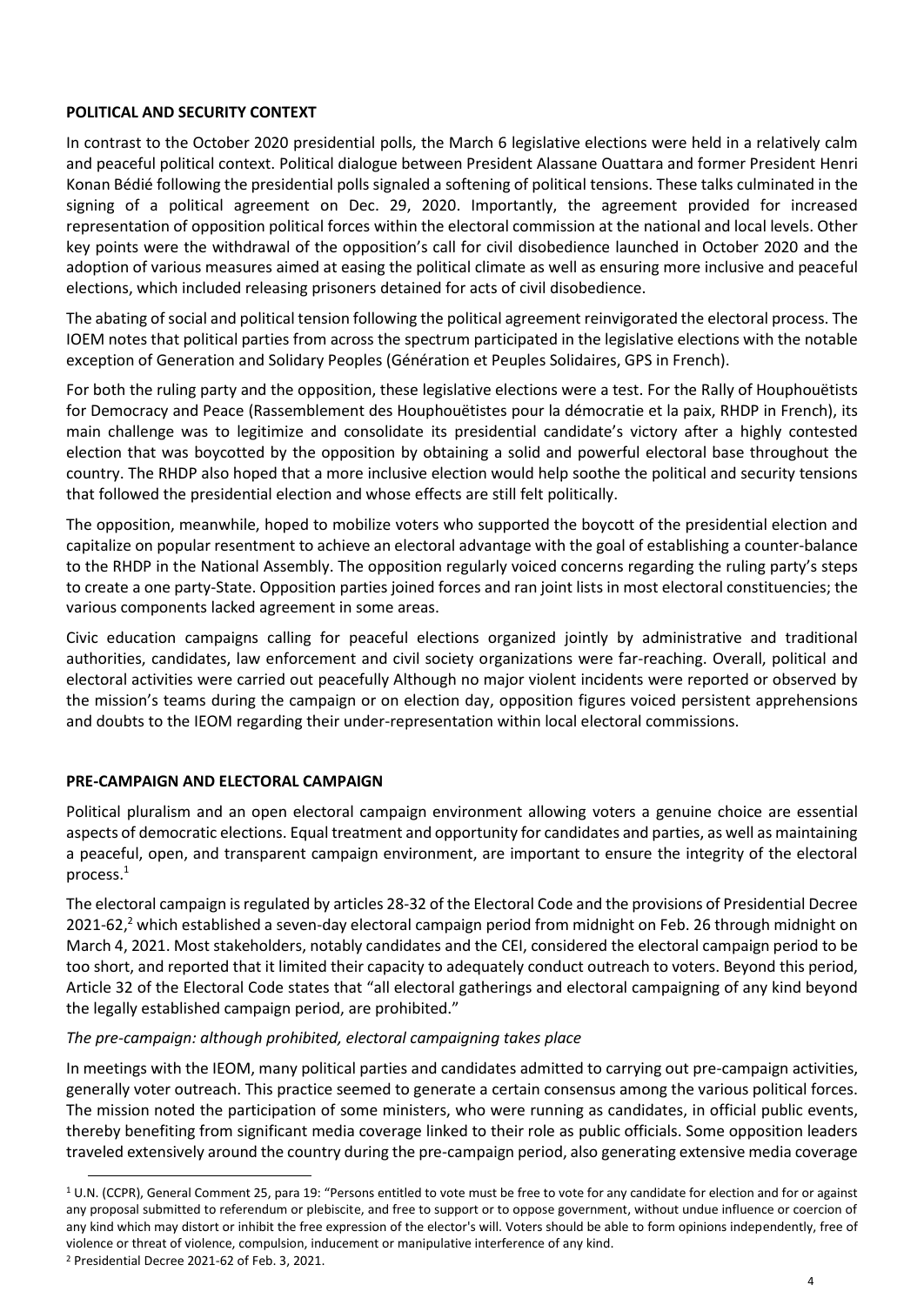due to their prominent stature. These violations of Article 32 of the Electoral Code led the CEI to publish a statement calling on candidates to respect it.<sup>3</sup> The lack of a framework of sanctions regarding the pre-campaign period did not allow for the effective implementation of the prohibition on election campaigning beyond the regulated electoral campaign period. The CEI had to limit itself to reminding candidates of the law.

#### *The election campaign*

The election campaign did not generate great voter enthusiasm. Candidates began campaigning in 205 constituencies from its opening in Feb. 26. Although the campaign started relatively quietly, it gained in intensity over its last days. No acts of violence or significant disturbances were reported or observed by any mission members. The absence of provisions to cap campaign spending for some and insufficient resources for others undermined a level-playing field among candidates. Apart from the larger political parties and groups, several candidates told the IEOM they lacked financial resources for the campaign and complained about the lack of legal provisions to cap campaign expenses.

Although the Electoral Code prohibits the use of administrative vehicles, it is silent regarding the use of other material or State resources for electoral campaigning. The legal framework remains vague concerning these fundamental issues. Consideration should be given to strengthening it with a normative framework that clearly prohibits the use of these resources in electoral campaigns and defines a system of proportionate sanctions.<sup>4</sup>

## **LEGAL FRAMEWORK FOR LEGISLATIVE ELECTIONS**

According to international standards and obligations, the legal framework for elections should be transparent and easily accessible to the public and should not contain contradictory provisions in order to protect the rule of law and enhance democracy.<sup>5</sup> The Ivorian framework governing the conduct of legislative elections is largely in line with universal, regional, and sub-regional instruments related to elections. In this regard, Côte d'Ivoire has made remarkable progress over the last decade by adopting and ratifying several key international and regional instruments. 6

There are shortcomings in the existing legislation and texts in force regarding several aspects of the electoral process, among others on the use of State resources (human and material), candidate eligibility, and gender quotas. These shortcomings reduced the inclusiveness and transparency of these aspects of the electoral process. In terms of national legislation and its implementation, the IEOM encourages the State of Côte d'Ivoire to make further efforts to protect civil and political rights and to apply its commitments more strictly and rigorously, particularly in terms of women's representation.

#### *Texts governing the electoral process*

The elections for the National Assembly (Assembly) are regulated by the 2016 Constitution, as amended in March 2020, and articles 65-103 of the Electoral Code, revised in April 2020. Other relevant instruments include the 1993 Law on Political Parties; the 2004 Law on the Financing of Political Parties and Groupings; Decree No. 2021-60 of Feb. 3, 2021 establishing electoral constituencies; various decrees issued by the President of the Republic at the CEI's request; and the electoral administration's orders and statements.

The constitution establishes a bicameral Parliament, composed of the National Assembly and the Senate. Members of the Assembly are elected by direct, universal suffrage for a five-year mandate. In compliance with the Constitution, the CEI proposed to hold the legislative elections on March 6, so as to allow for the opening of the

<sup>3</sup> <https://cei.ci/respect-des-dates-de-la-campagne-electorale>

<sup>4</sup> United Nations Convention against Corruption.

https://documents-dds ny.un.org/doc/UNDOC/GEN/G12/171/42/PDF/G1217142.pdf?OpenElement : "*Another problem is the use of State resources, including the time of government employees, vehicles and equipment, by political parties during their campaigns. The government must ensure that all public servants, police and military personnel do not engage in political activities or use government resources while working in an official capacity, and that neutrality is crucial*".

<sup>5</sup> UN Resolution A/HRC/RES/19/36, paragraph 16(c): "Calls upon States to make continuous efforts to strengthen the rule of law and promote democracy by: Ensuring that a sufficient degree of legal certainty and predictability is provided in the application of the law, in order to avoid any arbitrariness". [https://undocs.org/en/A/HRC/RES/19/36.](https://undocs.org/en/A/HRC/RES/19/36)

<sup>6</sup> Among others: the International Covenant on Civil and Political Rights (ICCPR), the International Covenant on Economic, Social and Cultural Rights (ICESCR), the Convention on the Elimination of All Forms of Racial Discrimination (CERD), the Convention on the Elimination of All Forms of Discrimination against Women (CEDAW), the Convention against Torture and Other Cruel, Inhuman or Degrading Treatment or Punishment (CAT), the Convention on the Rights of Persons with Disabilities (CRPD). The IEOM welcomes Côte d'Ivoire's recent adoption and ratification of the United Nations Convention against Corruption (UNCAC), the African Union Convention on Preventing and Combating Corruption, the African Charter on Human and Peoples' Rights (ACHPR), the African Charter on Democracy, Elections and Governance (ACDEG), the Protocol to the African Charter on Human and Peoples' Rights and the ECOWAS Protocol on Democracy and Good Governance.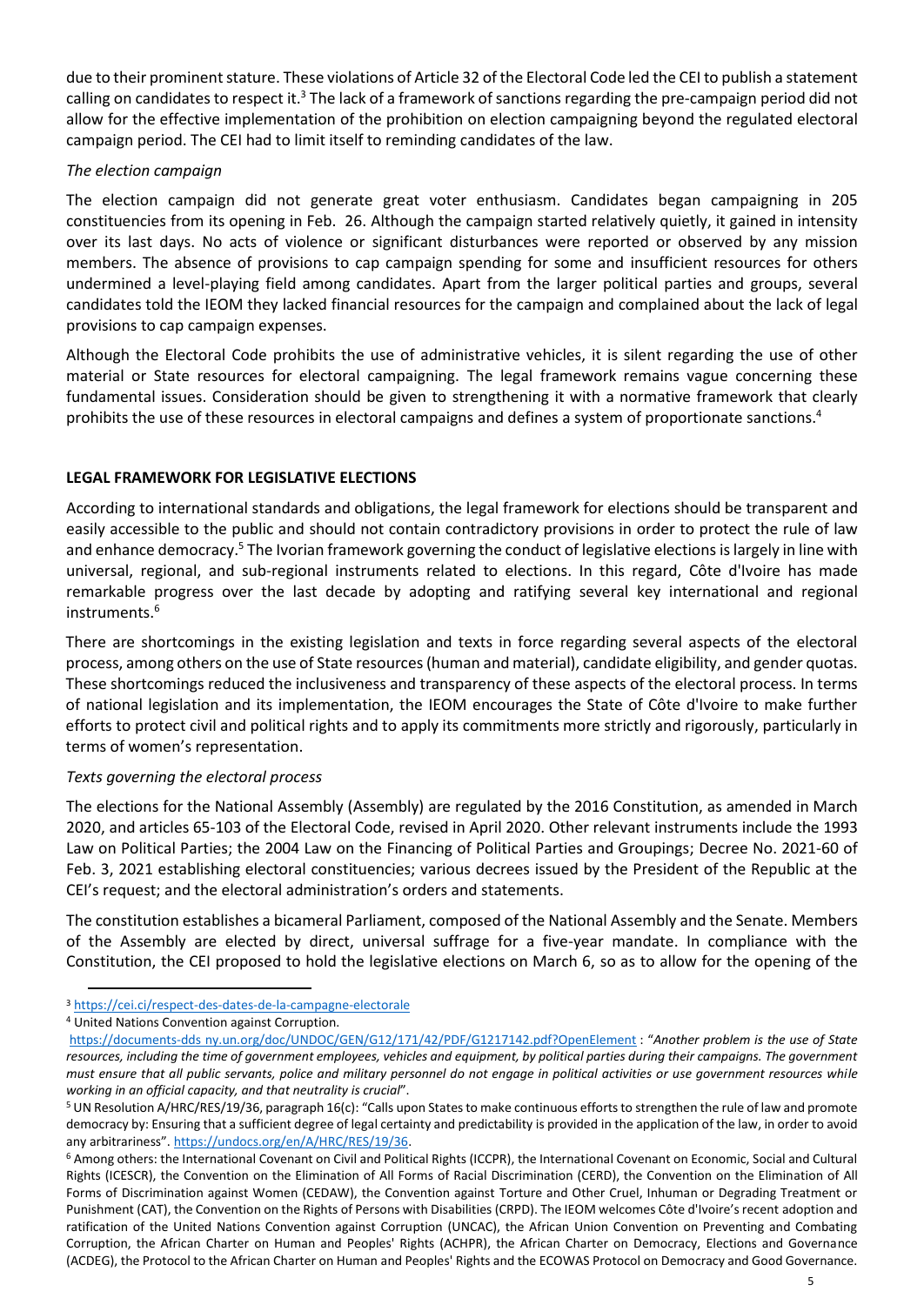2021-2026 legislature by April 1. This date was endorsed by the government and, on Dec. 30, the President of the Republic issued a decree convening the electoral colleges for the National Assembly elections.<sup>7</sup>

Article 182 of the 2016 Constitution provides that "the mandate of the Parliament elected following the coming into force of the present Constitution shall end in December 2020. Notwithstanding, if it is not possible at that time to hold elections for Assembly Members and Senators, Parliament shall remain in session until those elections are held." Considering that the inauguration of the ordinary session of the Assembly is scheduled for the first working day in April, in accordance with Article 94 of the Constitution, the new Assembly for the 2021-2026 legislature should commence April 1, 2021.

#### *Electoral system and electoral boundaries*

When drawing electoral boundaries, the legal framework should ensure that the distribution of voters does not discriminate against any particular region or group. Equal suffrage implies, among other things, that each vote should have more or less the same value and impact on the delimitation of electoral constituency boundaries.

The Assembly is composed of 255 members elected through a simple majority system. There are 205 electoral constituencies, of which 169 are single-member and 36 are multi-member constituencies. Seats are allocated to candidates or lists of candidates that obtain the highest number of valid cast votes.

Ivorian law does not prescribe a binding legal basis for establishing boundary delimitations. The 2011 decree establishing electoral boundaries does not specify any criteria for review.<sup>8</sup> The existing electoral constituencies, which were based on a CEI proposal that was not released publicly, have wide variations in terms of their representativity. Electoral constituencies have remained unchanged, with an average number of registered voters per seat of approximately 29,000. Current variations between constituencies can range from as little as 5,000 voters to 126,000 voters per seat. For instance, the constituency of the municipalities (*communes*) and sub-prefectures (*sous-préfectures*) of Bilimono, Kong and Sikolo in the Tchologo region has three seats for less than 21,000 registered voters while the municipality of Divo in the Loh-Djiboua region has a single seat for more than 62,000 registered voters. The current boundary delimitations favor northern Ivorian regions with low population densities, while urban and densely populated areas are generally underrepresented. Several regions, considered to be strongholds of the ruling party such as Gontougo, Kabadougou, Bounkani, Worodougou, Bafing, and Tchologo, are over-represented. Abidjan, with 28% of registered voter and 12% of the seats in the Assembly, is particularly underrepresented.

The use of the simple majoritarian system in multi-member constituencies tends to reduce the level of representativeness between voters and their elected officials. Several party representatives expressed concern regarding the impact caused by these distortions in the representativeness of electoral constituencies and by the majoritarian electoral system, which tends to favor the over-representation of large parties to the detriment of smaller parties.

The current boundary delimitations distort the electoral thresholds of representativity of each seat and should be harmonized with existing international obligations and the Ivorian Constitution, which require that the principle of equality of the vote be respected.<sup>9</sup> The IEOM encourages the authorities and other stakeholders to define clear and objective criteria for the delimitation of electoral constituencies within the Ivorian legal framework. In accordance with international standards aimed at maintaining electoral integrity and equality of votes, the periodic and transparent review of electoral constituencies, including through public debates and stakeholder consultations, should be guaranteed.

#### *The legal framework promoting the representation of women in elected assemblies was not respected*

Article 36 of the Constitution compels the Ivorian State to promote the political rights of women by increasing their opportunity to be represented in elected assemblies. In addition to this constitutional provision, three different texts govern and address the representation of women in National Assembly elections. These are, in chronological

<sup>7</sup> Decree 2020-999 of Dec. 30, 2020 convening electoral colleges for the election of members to the National Assembly.

<sup>8</sup> Decree No. 2011-264 of Sept. 28, 2011 establishing electoral constituencies for the 2011-2016 legislature.

<sup>9</sup> Article 52 of the Constitution states that "Suffrage is universal, free, equal and secret". Venice Commission Report on Constituency Delineation and Seat Allocation, [https://www.venice.coe.int/webforms/documents/default.aspx?pdffile=CDL-AD\(2017\)034-e.](https://www.venice.coe.int/webforms/documents/default.aspx?pdffile=CDL-AD(2017)034-e)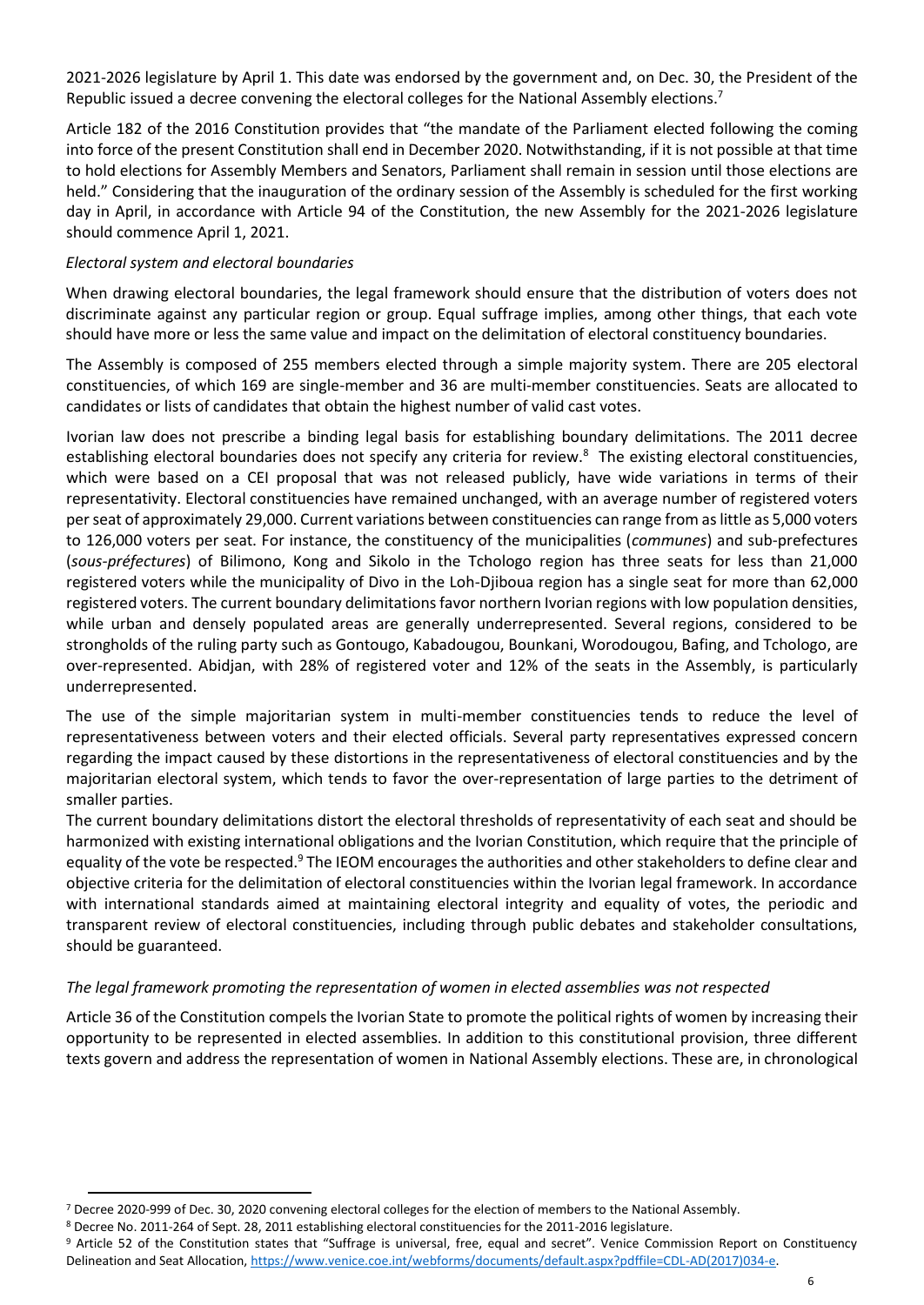order, Law 2019-870 of Oct. 14, 2019<sup>10</sup>, Article 78<sup>11</sup> of the Electoral Code amended by Order 2020-356 of April 8, 2020,<sup>12</sup> and Decree 2020-941 of Nov. 25, 2020 on the implementation of Law 2019-870.<sup>13</sup>

To fulfil these legal requirements, in a statement dated Dec. 31, 2020, the CEI established that: "In accordance with the texts in force, political parties or groups are required to present a minimum of 30% of women candidates in relation to the total number of constituencies comprising at least one seat. In addition, for constituencies with more than two seats, all lists must include at least 30% of women candidates."<sup>14</sup>

On Jan. 14, the CEI invited political parties and groups as well as civil society organizations (CSOs) that had participated in political dialogue sessions between Dec. 21-29 to a workshop to discuss the implementation of the recommendations that derived from the political dialogue. Based on the difficulties mentioned by political parties and groups in their application of these provisions, CSOs offered proposals to achieve a consensual formula to facilitate the implementation of these three texts. If all stakeholders in the electoral process had duly signed an agreement, it could have offered a certain level of legality and inclusiveness and helped to alleviate these issues surrounding implementation, taking advantage of the ongoing period for submitting applications through Jan. 22.

In its decision of Jan. 31, the CEI did not refer to Law 2019-870 or its implementing decree, which introduced a 30% quota for women's representation. Only Article 78 paragraph 4 of the Electoral Code provisions were considered by political parties and groups when establishing their lists for constituencies of more than two seats, of which there are seven of 205.<sup>15</sup> Almost none of the political parties or groups respected the quota law or its implementing decree with regards to the inclusion of 30% women candidates within their overall lists of candidates.

Applying these quotas only to seven of 205 constituencies based only on Article 78 of the Electoral Code deprives the 2019 law of its purpose and effectiveness.

The figures presented by the CEI clearly illustrate this situation. Of 1,511 principal candidates, 86.36% are men, compared to 13.63% women. A similar proportion emerges from the list of substitute candidates Genderdisaggregated data of the final candidate lists has not yet been made available at the time of issuing this statement.

No instrument establishes clear rules regarding the application and the system for calculating the 30% women's quota in relation to the presence of principal and substitute candidates in candidate lists. It is important for future electoral processes that the law clearly specifies how this quota should be applied in relation to principal and substitute candidates.

The application of the legal provisions contained in the three instruments governing women's representation remains uncertain as regards to independent candidates, considering the particular nature of these candidacies and the absence of ad hoc provisions for them.

The 2019 law and its implementing decree provide that all political parties or political groups that include at least 50% women candidates on their lists will receive additional public funding. The amount of funding as well as its terms and conditions should be specified by decree, approved by the Council of Ministers. According to the mission's interlocutors, to date, this decree has not yet been issued by the Government.

With the aim of respecting the rule of law, the IEOM notes the initiative of a group of male and female voters who presented a challenge before the Constitutional Council (CC) calling for the invalidation of all candidate lists that did not fulfil the minimum 30% women's quota as prescribed by law. While the CC considered the challenge to be formally admissible, it was rejected on the ground that those presenting the challenge should have specified the particular candidacy applications that were being challenged. The challengers should have appended the specific candidate lists, indicating the regions, communes, sous-préfectures and constituencies they wished to invalidate to

<sup>10</sup> Law 2019-870 of October 14, 2019[, http://www.famille.gouv.ci/public/documents/19838507.pdf.](http://www.famille.gouv.ci/public/documents/19838507.pdf) 

<sup>11</sup> Article 78 of the Electoral Code amended by Order 2020-356 of April 8, 2020: *"(…) For constituencies with more than two seats, the candidate lists must include at least thirty percent (30%) of female candidates. No candidate list for the election of members for constituencies with more than two seats can be accepted if it does not include at least thirty percent (30%) of female candidates.*"

<sup>12</sup> On the legality of the order, please to refer to the IEOM's Preliminary Statement of Nov. 2, 2020:

[https://www.cartercenter.org/resources/pdfs/news/peace\\_publications/election\\_reports/cote-divoire-prelim-110220-fr.pdf,](https://www.cartercenter.org/resources/pdfs/news/peace_publications/election_reports/cote-divoire-prelim-110220-fr.pdf) pages 7-8 . <sup>13</sup> Decree 2020-941 of Nov. 25, 2020 on the implementation of Law 2019-870,

<http://www.gouv.ci/doc/1606336177Communique-du-Conseil-des-Ministres-du-mercredi-25-novembre-2020.pdf> <sup>14</sup> <https://www.cei.ci/documents-officiels-aux-elections-legislatives-2021/>

<sup>&</sup>lt;sup>15</sup> For the allocation of the 255 seats that make up the National Assembly, existing electoral boundary delimitations, in force since 2011, divide Côte d'Ivoire into 205 constituencies. These include 169 one seat constituencies, 29 two seat constituencies, four constituencies with three seats (Koumassi, Daloa, Korhogo and Bilimono-Kong-Sikolo), one with four seats (Bouaké) and two constituencies with six seats (Abobo and Yopougon).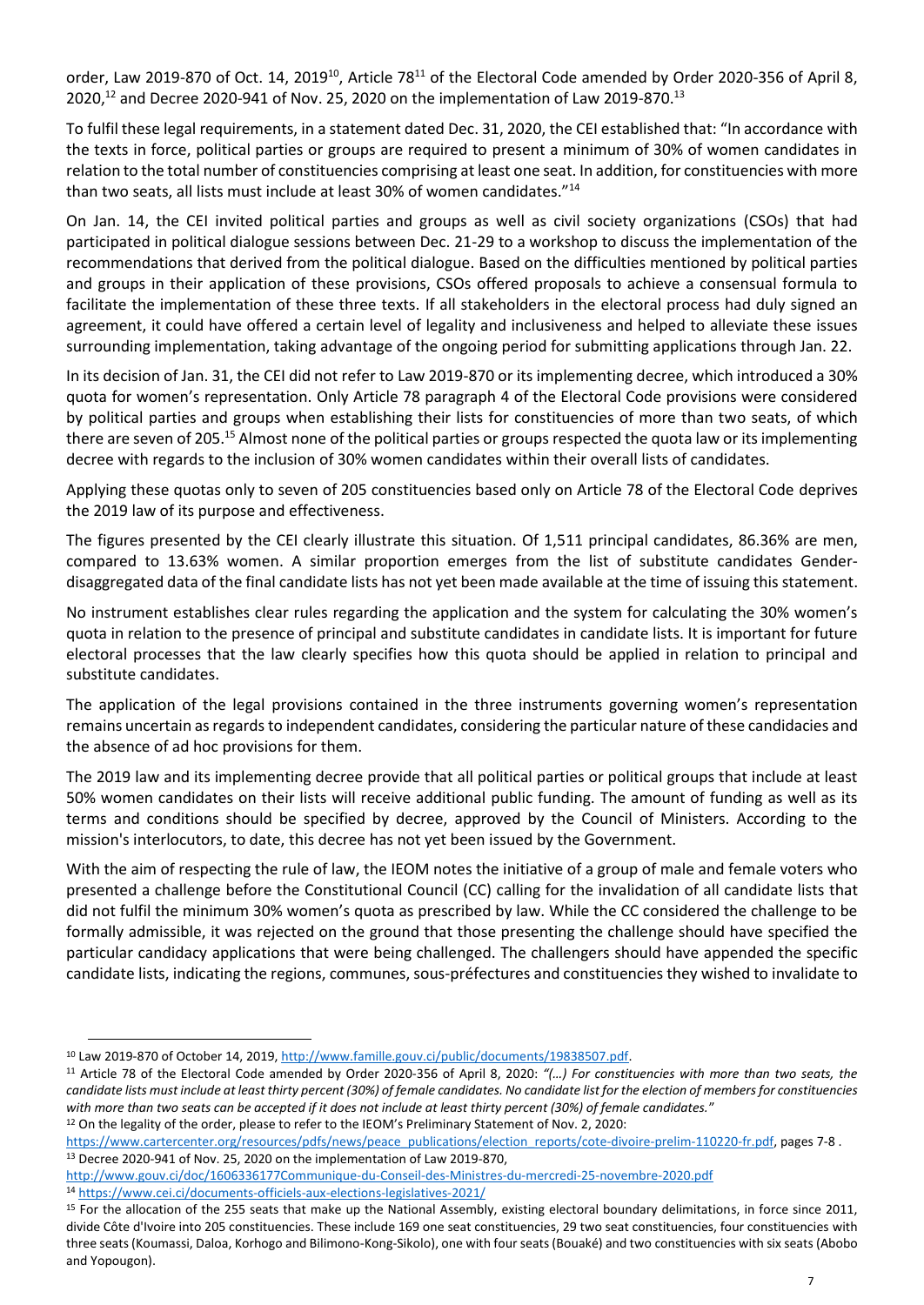enable those affected by the challenge to submit any potential observations, in accordance with Article 99 of the Electoral Code. According to the CC, the challenge was undefined and therefore lacked merit.<sup>16</sup>

The IEOM notes that Organic Law 2001-303 pertaining to the organization and the functioning of the CC establishes that it can "take all investigative measures; namely, to hear any expert or knowledgeable person, and request any potentially useful document." The CC, as judge of the conformity of the law with constitutional provisions and in its capacity in supervising the legislative elections, could have consulted the publicly available provisional candidate lists to help guarantee that the constitutional rights of Ivorian women were upheld.

## **ELECTORAL ADMINISTRATION**

The Independent Electoral Commission (Commission électorale indépendante, CEI in French) is a permanent administrative legal entity. It is financially independent and has regulatory powers enabling it to clarify the application of relevant laws and associated operational procedures regarding electoral processes.

The legal framework guarantees the representation of diverse political forces within the CEI's structure to ensure its political and administrative balance. The reduced political tensions and commitment of opposition parties to run in the legislative elections contributed to the swearing in of the representative proposed by the PDCI-RDA opposition party who had been appointed in August 2020.<sup>17</sup> As a result, the central CEI was able to operate with all its permanent members and achieve greater opposition party representation. An assessment of the opposition's representation within the central CEI remains uncertain due to the vague political positions of certain political parties, including the Renewal for Peace and Concord (Renouveau pour la paix et la concorde, RPC Paix in French) and the Pan-African Congress for Renewal (Congrès panafricain pour le renouveau, CPR in French).

The renewal of the CEI's Local Electoral Commissions (LECs) took place between Feb. 1-8; less than 60 days before the beginning of electoral operations, contrary to legal requirements.<sup>18</sup> Additional members representing opposition parties were integrated into the LECs. The balance between the ruling party and the opposition has been, however, called into question by certain stakeholders, given that the members of RPC Paix, which joined the RHDP in March 2018, were appointed as representatives of the opposition. Several opposition candidates complained about the configuration of the LECs on this basis, stressing that certain members selected as opposition representatives were well-known sympathizers of the RHDP. Based on information shared with the IEOM, more than 93% of LEC Presidents represent the RHDP.

The inclusion of the Together for Democracy and Sovereignty political party (Ensemble pour la démocratie et la souveraineté, EDS in French) within the central and local CEI structures was required by the political agreement signed by the government and the opposition on Jan. 15, 2021. However, it has not been fully implemented, although the LECs were established after its signing. EDS representatives reported that their absence within these bodies affected the level of information the party received regarding the electoral process.

The IEOM generally enjoyed a collaborative relationship with the CEI at the central and local levels. The majority of LECs shared the list of their politically-affiliated members, as established by the CEI, with the IEOM. However, it is impossible to verify the breakdown and balance within their membership at the national level, given that the CEI's official decisions on the issue have not been published.

LECs, with limited financial means for fully-fledged awareness-raising campaigns, focused on polling operations, including the receipt of electoral material, training of electoral agents and distribution of voter cards. The LEC's temporary nature and their late establishment did not enable them to acquire a comprehensive understanding of the electoral process as a whole, limiting them to the specific tasks they were required to fulfil.

The CEI's internal administrative decisions and orders pertaining to the March 6 elections have not been published. These decisions and orders include those relating to the transmission and proclamation of results, the opening of the LECs, the practical arrangements for polling, the securing of ballots and results protocols, the definition of valid

<sup>16</sup> [http://www.conseil-constitutionnel.ci/sites/default/files/decision\\_053\\_du\\_11.02.2021\\_gogoua\\_kouly\\_rachel\\_autres\\_expedition.pdf](http://www.conseil-constitutionnel.ci/sites/default/files/decision_053_du_11.02.2021_gogoua_kouly_rachel_autres_expedition.pdf)

<sup>&</sup>lt;sup>17</sup> Decree 2020-610, of Aug. 5, 2020. His election took place during an extraordinary General Assembly of the CEI held on Feb. 11, 2021, as well as that of the President of the Pan-African Congress for Renewal (Congrès panafricain pour le renouveau, CPR in French), a group of political parties from the opposition; appointed by Decree 2021-31 of Jan. 28, 2021, to replace the 2<sup>nd</sup> Commissioner Deputy Permanent Secretary. In compliance with the Electoral Code, she resigned on January 18, 2021 to run as an independent candidate in the 6 March election. Representing RCP-Paix; she had been sworn in on Sept. 27, 2019.

<sup>&</sup>lt;sup>18</sup> Article 18 of 2019-708 of Aug. 25, 2019. The members of the LEC are appointed by decision of the President of the CEI following a proposal from: the local administrative authorities (one member), from the ruling political party or group (three members) and from the opposition political parties or groups (four members). On Feb. 12, the CEI adopted Order 33/CEI/PDT, officially opening the 4<sup>th</sup> session of the LECs to prepare and supervise the operations for the legislative elections.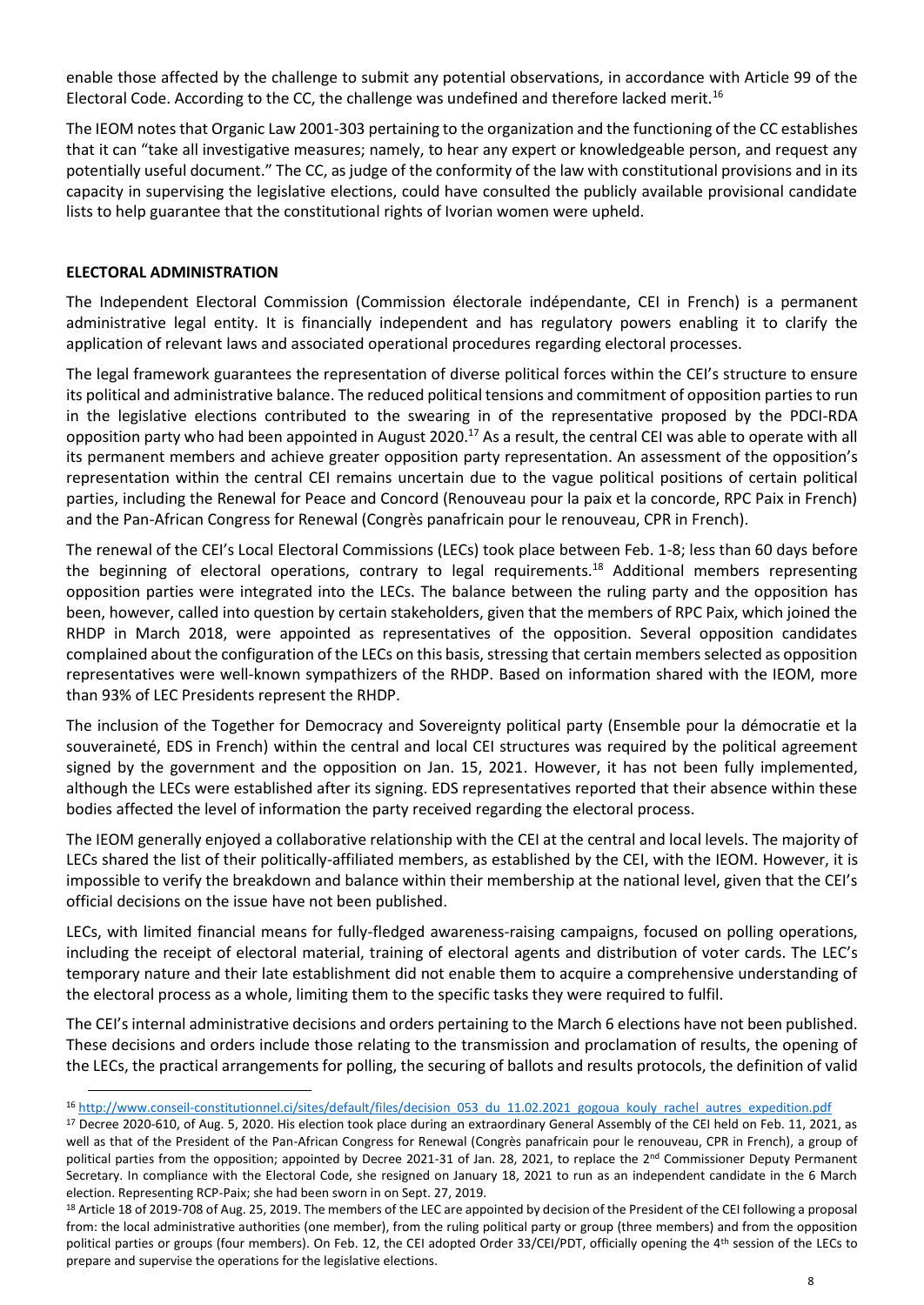and invalid ballots, and the roles and responsibilities of polling station staff.<sup>19</sup> While these decisions were shared on an ad hoc and informal basis with some stakeholders within 48 hours of election day, the exact number of decisions relevant to the electoral process remains unknown as they have not been published. A printed version of the Operational Procedure for the March 6 election, which was not officially published, was shared with candidates on Feb. 23 and with election observers on March 4. This document which does not contain detailed information on the process of recovery of electoral materials or the tabulation of results, and refers to a 2016 deliberation when a new decision on result tabulation was adopted on Jan. 28. In addition, the tabulation centers and results' consolidation levels in each constituency are not specified.

The IEOM encourages the CEI to create the necessary conditions to promote public accountability for its management, enhance the transparency of the electoral process and guarantee the right to information.

## *Recruitment and training of Electoral Agents*

The CEI recruits civil servants from the prefectural authorities, mainly teachers, to serve as electoral agents. Many polling staff who participated in the presidential election were re-appointed. Cascade trainings of nearly 73,000 people, including 66,405 polling station staff and an additional 10% reserve contingent,<sup>20</sup> were conducted nationwide, starting on Feb. 22. The training, assessed as positive by the mission, covered the voting procedures and operations as well as the use of biometric voter identification tablets. Given that voters can only vote in the polling station in which they are registered, polling station staff deployed beyond their places of residence are effectively deprived from exercising their right to vote.

#### *Polling centers and polling stations*

The distribution of 10,759 polling centers and 22,135 polling stations, listed on the CEI's website, remained unchanged from the 2020 presidential election. The average number of registered voters per polling station varied from 173 to 436, well below the maximum of 600 registered voters per polling station set by the electoral code, aimed at facilitating polling and counting operations.

#### *Civic and voter education*

The central CEI organized three meetings to communicate information on the electoral process with key stakeholders: a meeting on Jan. 14 with civil society organizations and political parties involved in the political dialogue, a second on Feb. 23 with candidates, and a third on March 4 with election observers. The CEI launched a civic and voter education campaign throughout the country to promote voter participation. The campaign, which was launched Feb. 1, 2021, came slightly late in the process. However, the IEOM observed civic and voter education billboards and posters, largely on the country's main roads, radio, and television advertisements as well as content in print media. A voter outreach campaign calling for peaceful elections was more prevalent than voter outreach campaigns. Local public authorities, with the support of Ivorian civil society as a whole, played a key role in this civic and voter education campaign. Fourteen civil society organizations (CSOs), funded by the United Nations Development Programme (UNDP), supported the CEI from Feb. 11-24 to reinforce civic education aimed at ensuring peaceful elections in areas where violence had been reported before, during or after the presidential election, across 14 regions of Côte d'Ivoire. The IEOM also observed an awareness-raising campaign focused on non-violence conducted by the National Council for Human Rights (Conseil national des droits de l'homme, CNDH in French), in collaboration with the Chamber of Kings and Traditional Leaders.

Most civic education activities observed by the mission were aimed at conveying a message of peace, tolerance, and avoidance of any resurgence of electoral and communitarian conflicts. The IEOM welcomes the CEI's commitment as well as that of local public authorities, CSOs and the United Nations to promote peace and cohesion in the run-up to the March 6 elections.

*Voter lists and voter cards*

<sup>&</sup>lt;sup>19</sup> CEI deliberation 002/2018 relating to the transmission and proclamation of results of the Election of Members to the National Assembly; decree 033/CEI/PDT of Feb. 12, 2021 opening the 4th session of the CEL, decree 035/CEI/PDT of Feb. 17, 2021 on securing the vote counting protocols for the election of Members of the National Assembly of March 6, 2021; decree 035/CEI/PDT of Feb. 17, 2021 on securing the ballots for the election of Members of the National Assembly of March 6, 2021; decree 037/CEI/PDT of Feb. 17, 2021 on the appointing and attributions of polling station staff for the election of Members of the National Assembly of March 6, 2021; Order 038/CEI/PDT of Feb. 17, 2021 establishing practical voting arrangements for the election of Members of the National Assembly of March 6, 2021; and Order 039/CEI/PDT of Feb. 17, 2021 defining valid ballots, invalid ballots blank ballots for the election of Members to the National Assembly of March 6, 2021.

<sup>&</sup>lt;sup>20</sup> The deputies of the Central CEI supervisors trained local commissioners, who in turn trained polling station staff.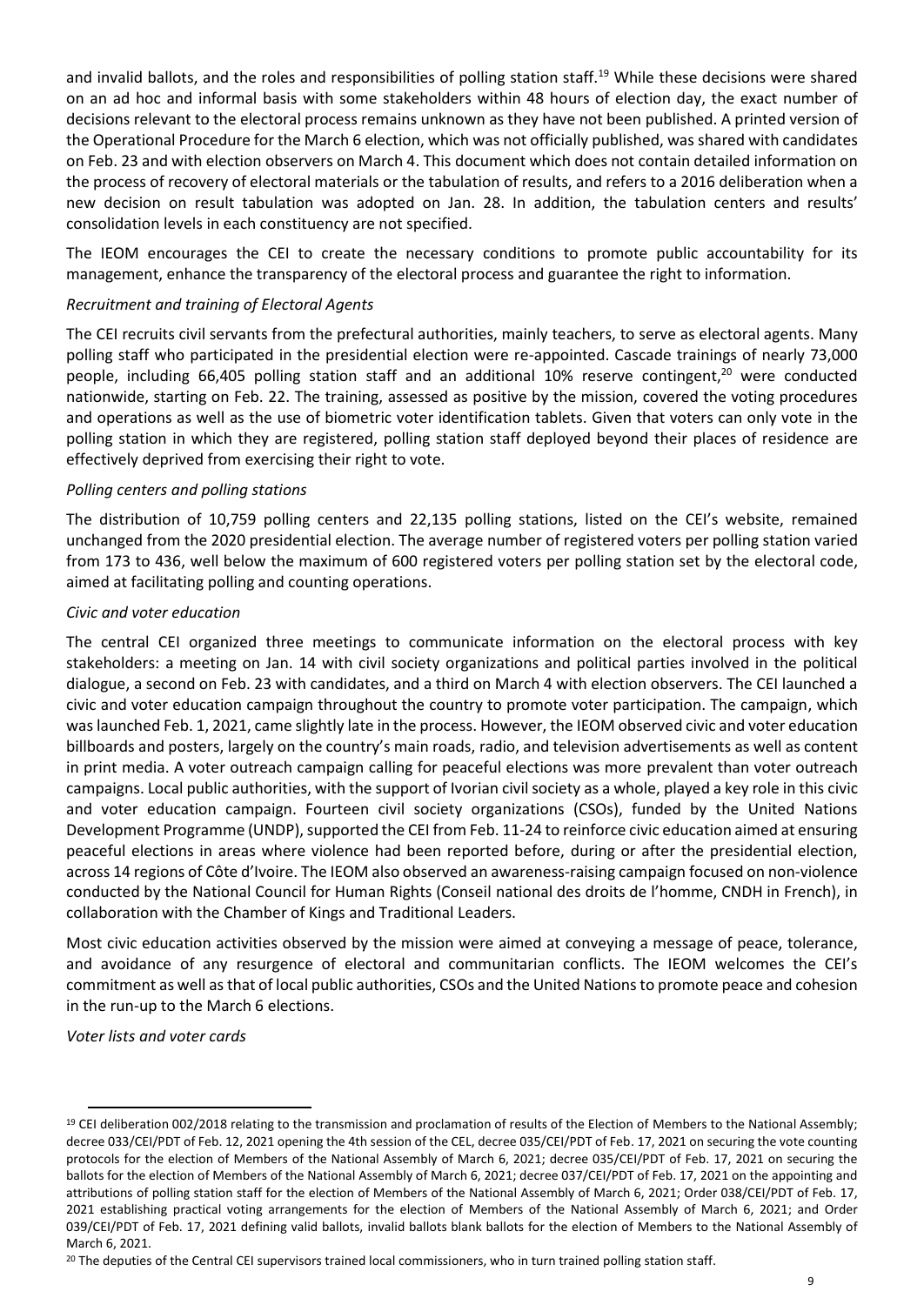Voter lists were not updated between the presidential and legislative elections. According to the CEI, the limited time to plan and implement the necessary operations, which include the training of registration agents, a voter registration exercise, the processing of data, and the complaints and appeals process, was insufficient for this undertaking. Therefore, voters who turned 18 after the 2020 presidential election were disenfranchised from the March 6 election. Similarly, voters who changed their residency since the presidential polls were not entitled to vote in their new place of residence. In addition, those who died in the period between the elections remained on the voter lists. The IEOM regrets that not updating the voter lists, even partially, reduced the inclusiveness and reliability of the voter lists for the legislative election.

Voter cards were produced in 2020 for the 7,397,413 registered voters in the run-up to the presidential election. These cards are valid for five years. Less than half of voter cards were distributed prior to the presidential election. For the legislative election, the CEI organized a new distribution of voter cards at the LEC level from Feb. 20-27. The IEOM noted a low turnout of potential voters to obtain their voter cards. Many LECs complained about the lack of awareness among voters as well as a lack of human and financial resources allocated to ensure distribution at a more decentralized level that might have been more accessible to voters. Although the CEI also provided voters with the possibility of collecting their voter cards in polling stations on election day, the possibility of voting by showing national identity cards (carte nationale d'identité, CNI in French) as a form of identification, meant that potential voters were not required to collect their voter cards to cast a ballot. The mission observed very few voters collecting their voter cards on election day.

## **CANDIDATE REGISTRATION**

In accordance with the regional and international treaties to which the Republic of Côte d'Ivoire hassubscribed, the Ivorian legal framework guarantees the right and possibility for every eligible citizen to be elected.<sup>21</sup>

Candidate registration for the election of National Assembly members and the relevant complaints and appeals process is regulated by articles 85 – 100 and Article 127 of the 2016 Constitution and by Chapter 2 of the Electoral Code. In a statement dated Dec. 31, 2020,<sup>22</sup> the CEI initially announced that candidate registration for the March 6 legislative elections would take place from Jan. 4-20. This was later extended by two days.<sup>23</sup> Based on the provisions in the Electoral Code, the CEI published the requirements for office $^{24}$  as well as the 13 documents that are required to complete candidate applications. 25

## *Analysis of the CEI decision of Jan. 31, 2021 and the challenges before the Constitutional Council: an overlap of roles that does not clarify procedures*

By the candidate registration deadline, the CEI had received 1,291 applications for a total of 1,587 candidates, including 830 independents, running for the position of principal candidates and the same number of substitute candidates. In its decision of Jan. 31, 2021 establishing the provisional candidate lists, <sup>26</sup> the CEI rejected 25 candidate applications and declared 1,266 submissions as complying with the law.

Unlike the presidential election where the Constitutional Council (CC) is the sole judge of eligibility and decides and publishes the final candidate list; Article 127 of the Constitution establishes that the CC rules on any complaints and challenges, while the CEI finalizes and publishes the final candidate list for the legislative elections.

Two types of challenges can be taken before the CC according to the provisions of articles 82 and 98 of the Electoral Code. In the first case, candidates who have had their candidature rejected by the CEI, as well as the political parties who sponsored them, can appeal to the CC within three days of being notified of the decision. If the CC has not presented its decision within three days, the candidacy must be registered. In the second case, any registered voter can challenge the eligibility of a candidate within a period of eight days from the date of publication of the provisional candidate list by the CEI. Seventy-two challenges were filed before the CC.

<sup>&</sup>lt;sup>21</sup> ICCPR, article 25; AU, ACHPR, article 13: "The effective application of the right and the possibility of standing as a candidate for elective office guarantees those with the right to vote a free choice of candidates".

<sup>22</sup> <https://www.cei.ci/documents-officiels-aux-elections-legislatives-2021/>

<sup>23</sup> <https://www.cei.ci/prorogation-de-la-periode-de-reception-des-dossiers-edan-2021/>

<sup>&</sup>lt;sup>24</sup> Article 71 of the Electoral Code: "Candidates for election as Members of the National Assembly must: be at least 25 years of age; be Ivorian by birth; never have renounced Ivorian nationality".

<sup>&</sup>lt;sup>25</sup> Articles 76, 77 and 79 of the Electoral Code[. https://www.cei.ci/documents-officiels-aux-elections-legislatives-2021/](https://www.cei.ci/documents-officiels-aux-elections-legislatives-2021/)

<sup>&</sup>lt;sup>26</sup> Decision 001/CEI/EDAN/CC of Jan. 31, 2021: [https://cei.ci/decision-du-31-janvier-2021-portant-sur-la-publication-de-la-liste-provisoire](https://cei.ci/decision-du-31-janvier-2021-portant-sur-la-publication-de-la-liste-provisoire-des-candidats-retenus-aux-elections-des-deputes-de-lassemblee-nationale/)[des-candidats-retenus-aux-elections-des-deputes-de-lassemblee-nationale/](https://cei.ci/decision-du-31-janvier-2021-portant-sur-la-publication-de-la-liste-provisoire-des-candidats-retenus-aux-elections-des-deputes-de-lassemblee-nationale/)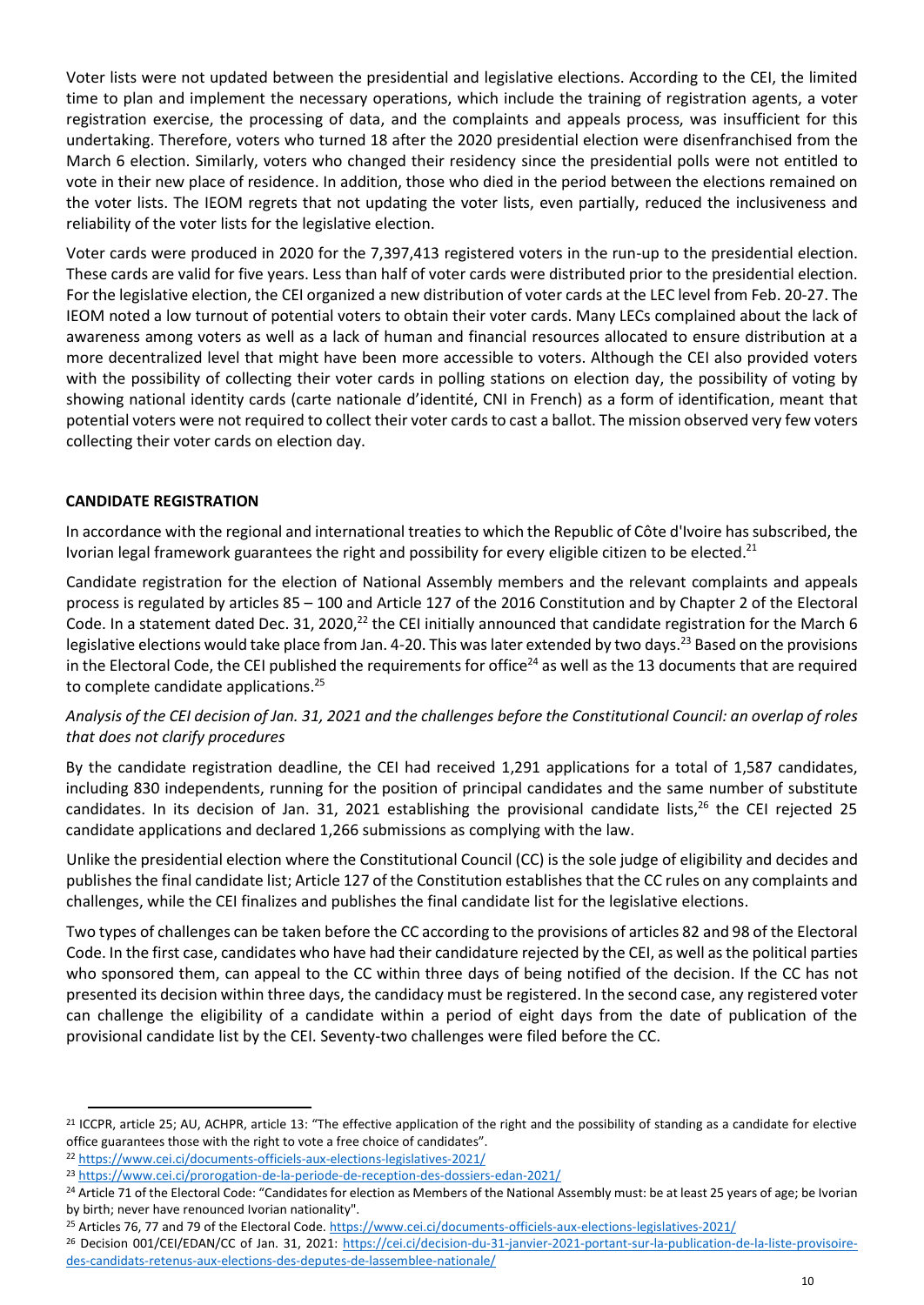In both cases, the procedures for adjudicating challenges was not followed transparently. Contrary to the provisions of Article 15 of Organic Law 2001-303, which establishes the organization of the CC, the body did not hold public hearings to adjudicate any of the legal challenges brought before it. This meant that these proceedings could not be observed or assessed. Furthermore, the CC only published its decisions on its website $^{27}$  on Feb. 23, one day after the CEI's publication of the final candidate list. Decisions were not notified in a systematic way. Of the 72 challenges, eight concerned cases of candidates rejected by the CEI when drawing up the provisional candidate list.

The complaints and appeals process before the CC was also marked by a procedural anomaly. In the case of a challenge against a candidate's eligibility, the CEI<sup>28</sup> and the CC<sup>29</sup> exclusively referred to the right of voters to bring such a case.<sup>30</sup> No reference was made to the right of candidates rejected by the CEI to challenge these decisions, as foreseen in Article 82 of the Electoral Code. For the complaints and appeals process provided for in Article 98, the CC had, at most, 15 days to rule, from the day the case was raised before it. The CC published its decisions on Feb. 23, the last potentially valid date in line with the Electoral Code, for cases that followed the Article 98 procedure, but did not do so for those under the Article 82 procedure.

While the CEI published a provisional list of candidates, it did not publish a definitive list of candidates that reflected the CC's 72 rulings. In the absence of this and considering that the provisional candidate lists were removed from the CEI's website on Feb. 22, the capacity for candidates and the general public to assess and compare the provisional and final candidate lists is very limited.<sup>31</sup>

The CEI published a final list of candidates divided by regions and constituencies on Feb. 22; it announced the definitive number of candidate applications accepted during the public presentation of the Operational Procedure on Feb. 23. Of these, 1,232 applications for 1,511 principal and substitute candidates were accepted.

Although the court did not hold public hearings, the CC published its decisions.<sup>32</sup> In 33 cases, the CC found the appeals admissible but baseless and therefore rejected them; in 14 cases it declared itself incompetent; in six cases it found the appeals inadmissible; in two cases the decisions are not available on the CC's website. The CC deemed the appeals to be admissible and well-founded in 17 cases, ordering the CEI to take appropriate measures to amend the provisional candidate list. Within this last set of decisions, deemed admissible by the CC, 14 related to candidate withdrawals, two to violations of Law 2004-495 on the substitution of Members of the Assembly in part or "during the renewal of the mandate for which they were elected as substitutes; substitutes are not permitted to stand against the principal candidate for the same electoral constituency", and one relating to a replacement on account of the death of a substitute included on the provisional list.

None of the eight appeals presented before the Council by potential candidates who were initially rejected by the CEI, was successful. The analysis of the complaints and appeals procedure for parliamentary candidatures reveals a few anomalies that could benefit from clarification. One relates to the notion of "continuous residency," whose interpretation has not been consistent. The mission also notes that the CC seems to have developed a jurisprudence<sup>33</sup>, conferring upon the CEI a responsibility to verify one's eligibility beyond the physical verification of submitted documents. In view of its administrative nature, the Mission questions the scope of such jurisprudence, which is contrary to the legal framework governing elections, in particular Article 127 of the Constitution.

<sup>27</sup> <http://www.conseil-constitutionnel.ci/decisions>

<sup>28</sup> Article 6 of the CEI's Jan. 31 decision: "*Indicates that any voter can challenge this decision before the Constitutional Council within eight days of the publication of the list of candidates by the CEI*".

<sup>&</sup>lt;sup>29</sup> [http://www.conseil-constitutionnel.ci/sites/default/files/communique\\_scrutin\\_du\\_06\\_mars\\_2021.pdf](http://www.conseil-constitutionnel.ci/sites/default/files/communique_scrutin_du_06_mars_2021.pdf)

<sup>&</sup>lt;sup>30</sup> Article 98 of the Electoral Code grants the right to challenge the eligibility of candidates to any voter within eight days of the date of publication of the provisional candidate list by the CEI, therefore from Feb. 1 to 8, 2021.

<sup>31</sup> <https://cei.ci/liste-des-candidats-edan-2021/>

<sup>32</sup> decisions relate to a request from voters to challenge the eligibility of candidates, 14 on requests of candidates to withdraw, 8 relating to candidatures rejected by the CEI when the provisional list was drawn up, five on requests relating to the rectification of symbols, logos and colors, five relating to a request to rectify the type of candidacy (independent or sponsored by a party or political group), four relating to a request to rectify the first and/or last name of a candidate, two relating to the rectification of the political status of the candidate, one relating to the replacement of a deceased substitute candidate and one relating to the non-respect of the 30% quota of candidatures reserved for women.

<sup>33</sup> http://www.conseil-constitutionnel.ci/sites/default/files/decision 028-el-2021 du 08.02.2021 adia damana expedition 0.pdf and http://www.conseil-constitutionnel.ci/sites/default/files/decision 029-el 2021 du 08.02.2021 justin katinan kone expedition 0.pdf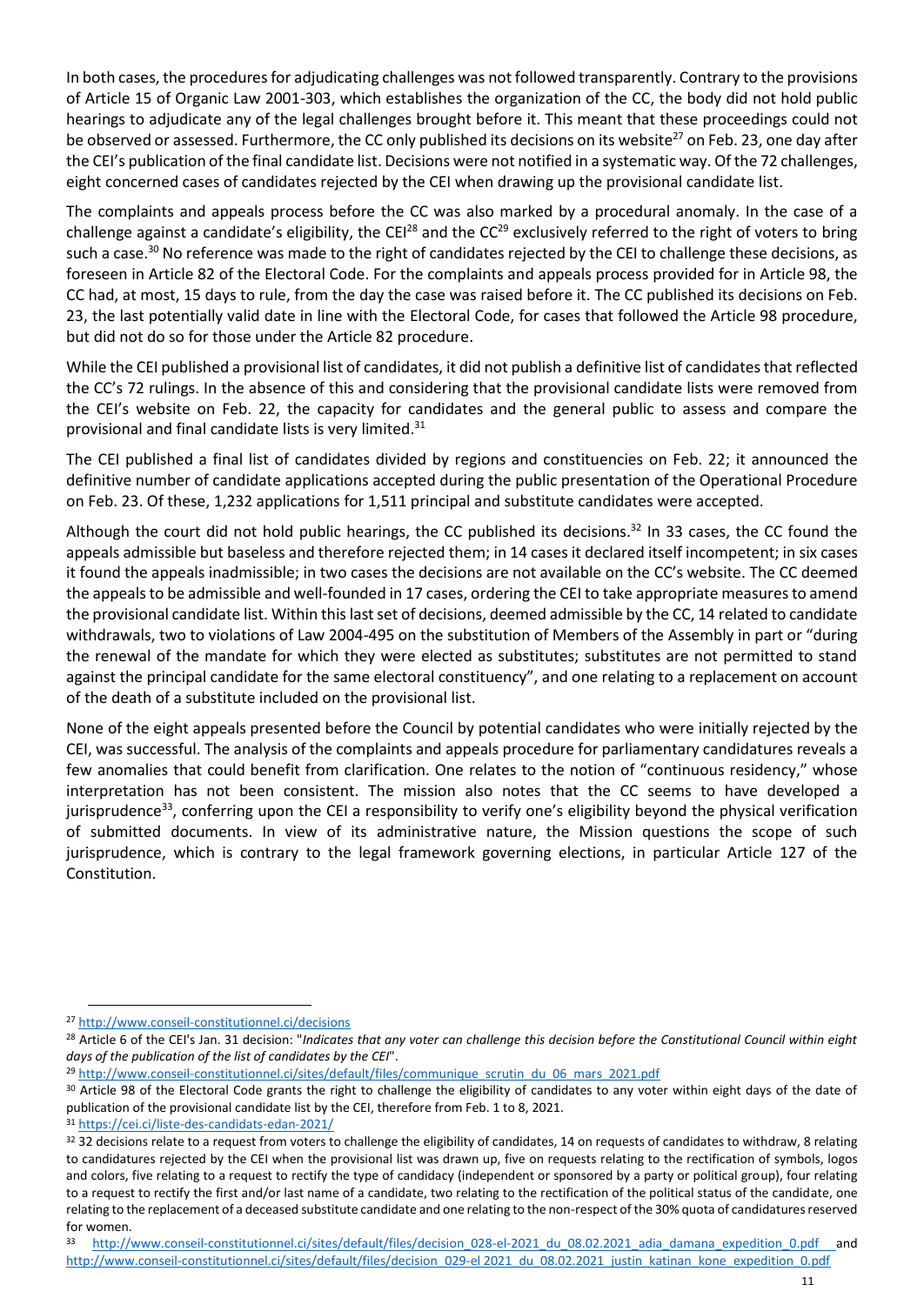#### **HUMAN RIGHTS AND PUBLIC FREEDOMS**

Côte d'Ivoire has signed and ratified the main international and regional treaties relating to civil and political rights and public freedoms. The Ivorian Constitution recognizes the fundamental freedoms that are the foundation of all democratic electoral processes; namely in Articles 19, 20, and 21, which establish and guarantee the freedoms of expression, opinion, association, assembly, peaceful demonstration, and movement. In addition, Côte d'Ivoire adopted a law on the promotion and protection of human rights defenders in 2014.

Defined as fragile in 2019<sup>34</sup>, the human rights and public freedoms context deteriorated considerably around the Oct. 13 presidential election following the ban on demonstrations, the arrest of political leaders and demonstrators who participated in civil disobedience actions, and the surge in electoral and inter-community violence. Ivorian human rights organizations<sup>35</sup> have noted a political "detente" in the run-up to the legislative elections, following the decision of opposition parties and candidates to contest them; however, while some candidates have been released, others are still detained. The official report on those incidents totals 85 fatalities and 484 injured persons between Aug. 10 and Nov. 10, 2020. To the IEOM's knowledge, there have been no reported deaths linked to the electoral process since that time.

Freedom of expression and assembly, particularly in relation to demonstrations and protest activities, were severely restricted in the run-up to the presidential election and during the post-election crisis, through the enactment of a series of interministerial rulings prohibiting demonstrations and gatherings throughout the country from Aug 19 to Dec. 15, 2020. Despite the absence of new prohibitions, the exercise of the right to demonstrate and freedom of expression were negatively affected throughout the legislative electoral process. The continued detention without trial of several hundreds of demonstrators and supporters of the civil disobedience movement arrested during the presidential election cycle continues to fuel fears of detention among citizens and activists during public gatherings. These fears were compounded by uncertainty over the prevailing COVID-19 measures for the holding of public gatherings during the pre-campaign and election campaign.

While various opposition leaders and supporters have been released<sup>36</sup>, some human rights defenders, such as Pulchérie Gbalet and his collaborators, remain imprisoned to this day, for having exercised their fundamental rights by calling for peaceful demonstrations. In this context, civil society organizations (CSOs) and human rights defenders highlight the reluctance of people to express their opinions; they themselves opt to work discreetly, limiting their actions to the issuing of press releases requesting the release of detainees. No demonstrations have been called by CSOs since December 2020. The exact number of persons currently detained in connection with the presidential election, particularly during the incidents of electoral and intercommunal violence, is not known. Amnesty International estimates that a total of 432 persons were detained, of which around 100 have been released. The National Council for Human Rights (Conseil national des droits de l'homme, CNDH in French) has documented that of 41 persons who were arrested between Aug. 13 and Oct. 25, 2020, thirty were provisionally released under judicial supervision. The 21 opposition leaders and persons arrested on Nov. 3, 6, and 7, 2020 following the announcement of a National Council of the Transition (Conseil National de la Transition, CNT in French) on Nov. 2, have been released.

#### *Impact of electoral and inter-community violence*

Following demands by Amnesty International, the CNDH and other important human right defender organizations<sup>37</sup> to investigate post-electoral and inter-community violence, the latter presented a report on the violent incidents that took place between Sept. 16 and Nov. 10, 2020. A judicial investigation unit was set up by the authorities, but only made its first arrests of suspected perpetrators in mid-February. This gave rise to a growing atmosphere of mistrust and a perception of impunity that was not conducive to the promotion of a peaceful climate in the affected communities in the run-up to the legislative elections.

#### *Restrictions on the right to vote and to be elected*

<sup>34</sup> Communication from Amnesty International relating to the United Nations Universal Periodic Review. 33rd session of the UPR Working Group, May 2019.

<sup>35</sup> The Ivorian Human Rights League (Ligue ivoirienne des droits de l'homme, LIDHO in French), the Ivorian Human Rights Movement (Mouvement ivoirien des droits humains), the Action for the Promotion of Human Rights (Action pour la promotion des droits de l'Homme, APDH in French).

<sup>36</sup> Of the 21 political leaders and individuals arbitrarily arrested at the residence of opposition leader Henri Konan Bédié on Nov. 3, 2020, all but one (Narcisse N'Dri Kouadio, Henri Konan Bédié's chief of staff), have been released. The six women linked to the GPS who were arrested in August 2020 during protests against the third term of office, were released on Jan. 27, 2021.

<sup>37</sup> These include the Ivorian League of Human Rights (Ligue ivoirienne des droits de l'homme, LIDHO in French), the Ivorian Movement for Human Rights (Mouvement ivoirien des droits de l'homme, MIDH in French), and the Ivorian Coalition for Human Rights (Coalition ivoirienne des droits de l'homme).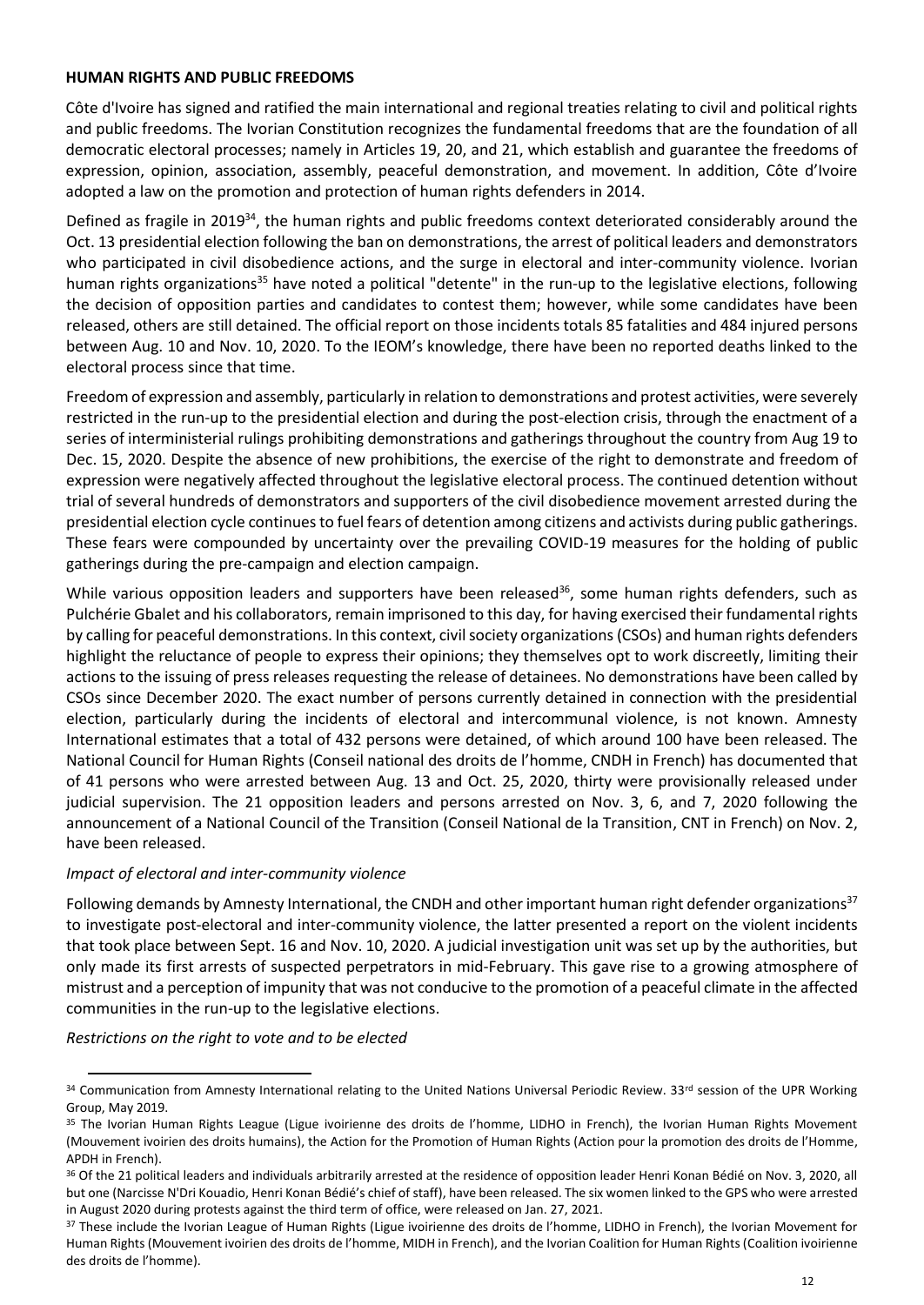Three opposition party leaders detained on Nov. 3, 2020, and released<sup>38</sup> in January and February 2021, had their candidacy accepted and were able to campaign in their constituencies. While the candidacy of Alain Lobognon, a GPS member of the Assembly detained without trial since December 2019, was accepted, he remained deprived of his freedom of movement and was unable to campaign, meet with voters, or exercise his right to vote. The IEOM regrets the lack of mechanisms and procedures to guarantee the exercise of the right to vote of those in pre-trial detention who still enjoy their civil and political rights and the presumption of innocence.

## **MEDIA AND SOCIAL NETWORKS**

Freedom of expression and the right to information are enshrined in the Constitution. The High Authority for Audiovisual Communication (Haute autorité de la communication audiovisuelle, HACA in French), and the National Press Authority (Autorité nationale de la presse, ANP in French), regulate the Ivorian media space for broadcast media and for print media, respectively.

In its statement of Feb. 24, the HACA reiterated the principles of equitable access and pluralism of opinion to be applied in State-owned and private media during the election campaign. Private media are required to apply identical pricing conditions to all candidates and to communicate their pricing schedules to HACA 72 hours before the official start of the election campaign. The HACA is responsible for supervising radio and television broadcasts within the framework of respect for pluralism of thought and opinion and has the power to impose sanctions.<sup>39</sup>

Since the advent of the multiparty politics in 1990, the Ivorian media environment is polarized. Over 15 newspapers are published regularly and can be divided between pro-RHDP and pro-opposition publications. State-owned media, including television, radio and print media are aligned with the ruling party.

While a new legal regime for the press established in 2017 has decriminalized press offenses, journalists' associations denounce the heavy fines that can be applied, as well as intimidation through the use of defamation or charges such as the disclosure of "false news," disturbing public order, and the arrest of several bloggers in 2020.

As during the presidential election, the IEOM monitored social media networks. The observation focused on actors with an interest in high-stakes areas during these legislative elections. While the polarization between pro-ruling party activists and those close to the opposition remains, the local nature of the legislative election influenced the communication strategy of different activists whose preference for particular candidates within the same political movements became apparent. During this observation period, the mission monitored approximately 6,500 Facebook publications. Nine cases of hate speech were identified, of which eight related to ethnic discrimination, and one targeted a person with disability. Forty-five cases of disinformation were noted.

Despite a relatively calm atmosphere, the last days of the campaign saw the emergence of divisive rhetoric on social networks. The mission noted the significant use of ethnic references in various localities following the remarks of a candidate endorsing ethnic voting to repudiate an outgoing Assembly Member. This rhetoric was denounced by several online media.

As noted previously, the CEI denounced premature online campaigning by candidates. Different visual content, mainly promoting opposition and independent candidates circulated on social networks, particularly during the last two weeks of January 2021. The CEI statement and the threat of delisting candidate lists that breached these provisions contributed to subdue these illegal online campaigns. Nevertheless, the IEOM observed the circulation of a few partisan publications prior to the official start of the campaign.<sup>40</sup> Despite its efforts to discourage online campaigning outside of the official campaign period, the CEI experienced difficulties in monitoring and enforcing the provisions of the Electoral Code in online spaces, especially as online campaigning also took place outside of candidates' or their parties' official accounts.

The mission's monitoring revealed a significant number of cases of disinformation on social networks. These narratives were often broadcast by the Chris Yapi avatar, which, between the October and legislative elections, gained significant notoriety through a network of relays mainly composed of online-activists and media outlets that shared his posts with their subscribers.

<sup>38</sup> Some of which remain under judicial supervision and are prohibited from leaving the country.

<sup>&</sup>lt;sup>39</sup> On Feb. 18, the ANP suspended the daily newspaper "Le Bélier", considered to be close to the opposition, for 15 editions. The newspaper was accused of publishing an "irreverent" article against the Head of State. Those responsible for the newspaper expressed their willingness to hold a hunger strike in protest.

<sup>40</sup> Facebook publication of Seriba Coulibaly, RHDP candidate for Grand-Bassam, as of Feb. 19; Facebook publication of Bruno Nabagné Kone, RHDP candidate for Bakoué, as of Feb. 24.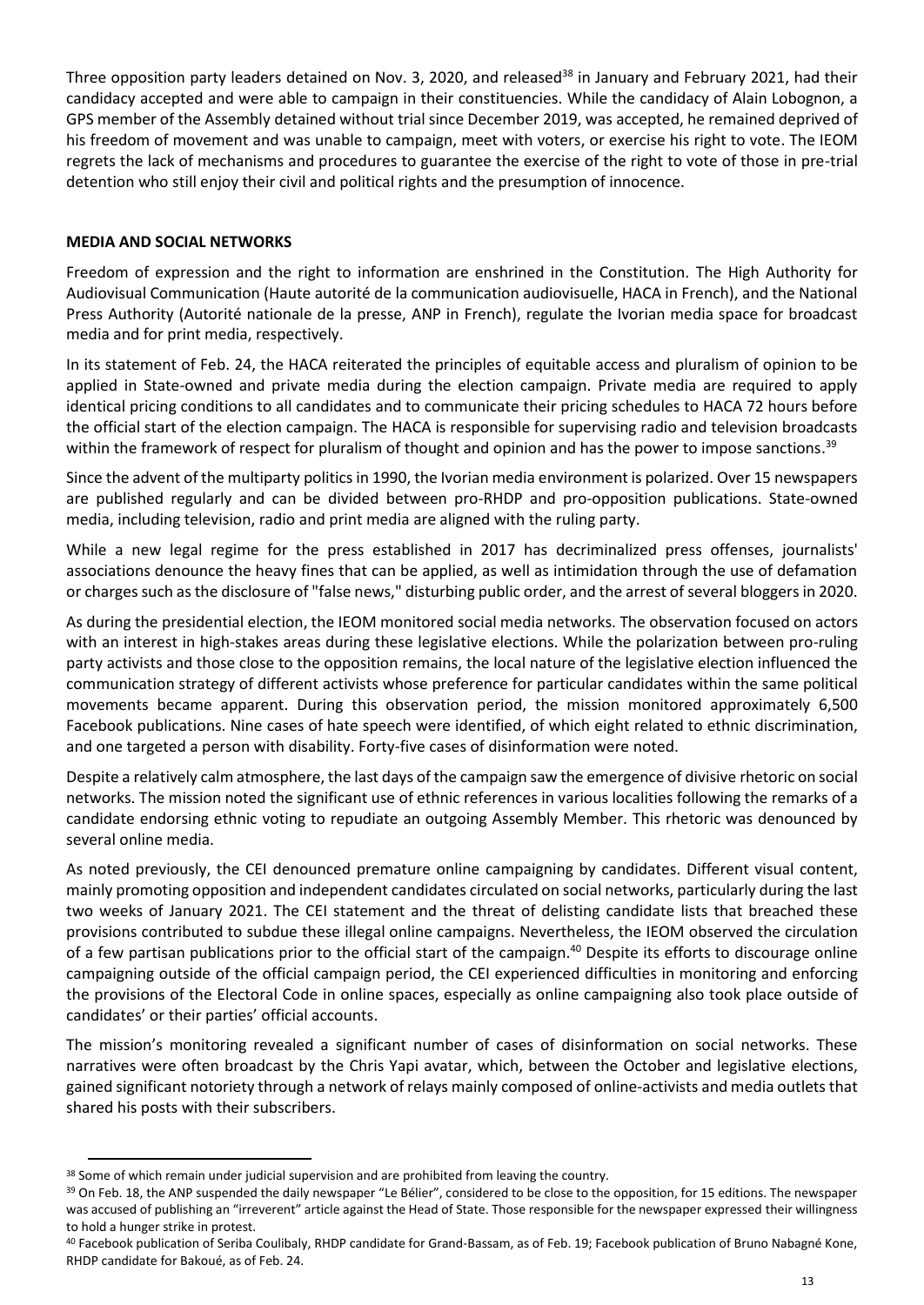#### **THE PARTICIPATION OF WOMEN**

Côte d'Ivoire has ratified the relevant regional and international instruments on the rights of women and their participation in political life, in particular the Convention on the Elimination of All Forms of Discrimination against Women (CEDAW) and the Maputo Protocol. The Constitution calls upon the State to enhance the opportunities for women to access representation in elected assemblies.

Despite these commitments, only 11.37% members of the 2016 National Assembly were women (29 of 255), placing Côte d'Ivoire's parliamentary representation of women lower than the average for countries on the African continent (24.1%), and in 160<sup>th</sup> position in the Inter-Parliamentary Union's global ranking. The 2021 legislative elections are the first in which a 30% quota of women on candidate lists is to be applied, to enhance their representation in the Assembly. As mentioned previously, the application of the law by political parties and groups has nevertheless been extremely disappointing. Out of 1,511 principal candidates only 206 (13.63%) are women, below the percentage for the 2016 elections,<sup>41</sup> in which there were no legal provisions to enhance their participation and potential election, and they represented 15.76% of total candidates. Of the 53 parties and political groups running in these elections, only eight parties and one coalition - none of which is represented in the Assembly - presented lists that respected or went beyond the 30% quota of women candidates, including principals and substitutes.<sup>42</sup> The law on quotas has not been applied by political parties and groups according to the CNDH and civil society organizations, particularly those promoting the rights of women and human rights. In addition to the socio-cultural constraints and the difficulties to fund their electoral campaign, these CSOs consider that the lack of commitment of political parties to include women on their lists (see candidate registration) represents a significant obstacle to the participation of women as candidates.

Women represent 48.64% of those registered on the 2020 voter register, below the 2016 figures in which they represented 49.52%. Within the electoral administration, four of 16 members, or 25%, of the CEI Board are women. However, at the level of the LECs, women remain largely under-represented or absent. Observer findings indicate that based on all observed polling stations on election day, on average, only one of the three members of polling station staff was a woman, and only 16% of these women held the position of president.

#### **CANDIDATE REPRESENTATIVES**

The Electoral Code contains provisions guaranteeing candidates free access to all polling stations, as well as the right for each candidate and list of candidates to appoint two representatives per polling station, one principal representative and one substitute. The Electoral Code also details the representatives' roles and responsibilities, including the supervision of all voting operations, ballot counting and tabulating in those premises where these operations are carried out. Candidate representatives are also entitled to have their observations, complaints, or challenges included in the relevant protocols. These measures are intended to ensure the integrity and transparency of the election.

Candidates did not submit the list of their principal and substitute representatives to accredit them before the CEI. Therefore, they were not able to receive official CEI accreditation and their total number remains unknown. The IEOM noted their strong presence on election day, an indication of the level of commitment of candidates in these elections. Despite their lack of CEI accreditation credential, candidate representatives were allowed to follow voting operations, and the counting and tabulation processes by presenting an authorization from the respective candidate.

In the polling stations and LECs where the IEOM observed, all candidate and list representatives received official copies of the relevant protocols at that level. The CEI has committed itself to publish results disaggregated by polling station to allow comparison with the results protocols.

#### **NATIONAL AND INTERNATIONAL OBSERVATION**

<sup>&</sup>lt;sup>41</sup> There were 174 women principal candidates among the 1,104 registered candidates for the 2016 elections.

<sup>42</sup> These include the FPI/AFD/UDPCI/Arc-en-ciel and AGIR Coalition, the Ivorian Democratic Collective (Collectif des démocrates ivoiriens), the Ivorian Green Party (Parti écologique ivoirien), the New Union for Côte d'Ivoire (Union nouvelle pour la Côte d'Ivoire), the Forces to the People Party (Parti forces aux peuples). the Ivorian Popular Front (Front populaire ivoirien) / UDPCI COJEP, the Rally of the Democrats of Cote d'Ivoire (Rassemblement des démocrates de Côte d'Ivoire) and the Party for African Integration (Parti pour l'intégration africaine).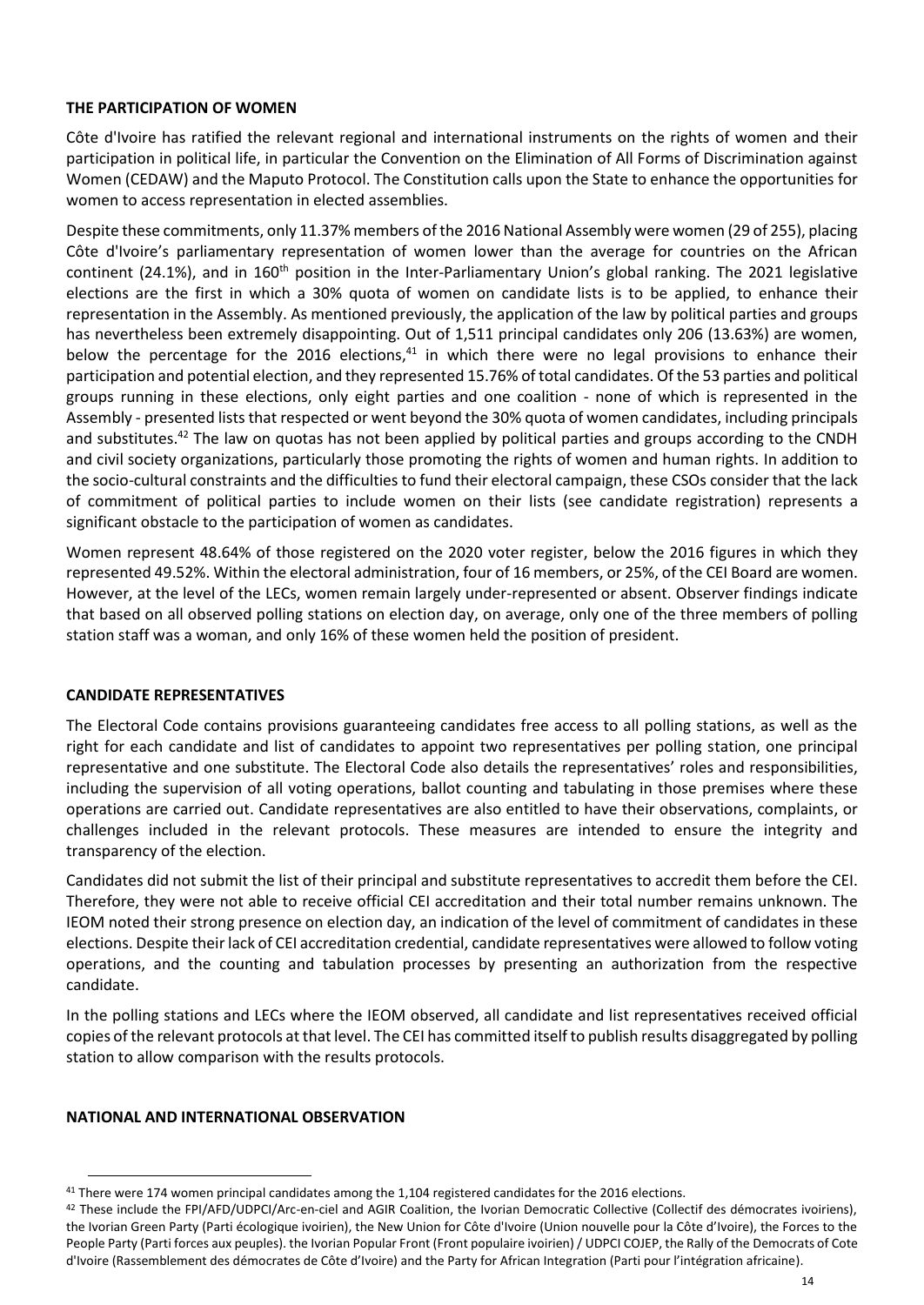Despite numerous revisions, the Electoral Code remains silent on national and international election observation. The CEI nevertheless allows for the accreditation of organizations wishing to observe the electoral process. The Operational Procedure for the Election of Members of the National Assembly (EDAN-2021) outlines the rights and responsibilities of organizations that can be accredited to follow the entire electoral process, including the transmission and tabulation of results.

A Charter for the Observation of Elections in Côte d'Ivoire, published in the run-up to the October 2020 presidential election and which remains available on the CEI website, details the criteria and procedures for accreditation. According to the Charter, the conditions to be fulfilled are listed on an application form available at the CEI. Information and procedures on the accreditation of organizations wishing to observe the electoral process could benefit from greater centralization and ease of access on the CEI website, notably including the contact details of a focal point.

For these legislative elections, the CEI accredited around 60 national and international organizations, including the CNDH, PTI INDIGO and various international representations and embassies. As of March, 4, the CEI had issued 7,212 accreditation badges. As of March 7, the CEI had not yet published the list of accredited organizations, as required by the Charter.

## **ELECTION DAY OBSERVATION**

IEOM observers observed election day operations at a total of 293 polling stations across the country. They received the full cooperation of polling station staff, except for two teams, one of which was denied entry to the polling station by the President of polling station 01 of EPP N'GORLA in Hambol; another team was refused any information in the polling station 06 of the Centre des Métiers in Abidjan.

## *General environment*

Election day unfolded in a calm atmosphere that was conducive to peaceful elections. Police officers were present outside 94% of visited polling stations, in a generally calm and unobtrusive manner. The presence of police officers was assessed as intimidating in three polling stations observers, but it was not considered to have influenced voting operations.

Despite a generally peaceful environment, voter turnout remained low. A climate conducive to the holding of peaceful elections was upheld during the day in most constituencies. However, the mission regrets that the atmosphere deteriorated in certain places throughout the day, ranging from violent verbal exchanges without major impact, to the sacking of 30 reported polling stations. Agitation and temporary disruptions in polling were observed in five polling stations following the malfunction of voter identification tablets and in another two because political party representatives were in possession of a copy of the voters list. Although permitted, this was perceived negatively by supporters of opposing political parties in Port Bouët and Yamoussoukro. The IEOM also noted two incidents of assault on candidates and political party representatives in Daloa and Duekué. The deterioration of the general atmosphere was accentuated in places in the late afternoon, with physical aggressions accompanied by the looting of polling centers by groups of violent individuals in Port Bouët and Bouaflé. Official sources informed the IEOM that 22 polling centers comprising a total of 30 polling stations were ransacked in Bouaflé.

## *Polling station opening*

Fifty-two percent of observed polling stations opened to voters at 8 a.m. as required. Thirty-nine percent of polling stations opened with a delay of 15 to 45 minutes and nine percent between 8:45 a.m. and 9 a.m. These delays, which did not cause any major impact on the polling, were mainly due to a lack of organization of polling station staff and delays in the delivery of materials from LECs. In accordance with procedures, observers noted that the president of one polling station prohibited access to candidate representatives without the official CEI accreditation; following an order issued by the CEI to authorize their entry into the polling station, based on an authorization produced by the candidates, the opening procedures were able to continue.

## *Electoral materials and polling station layout*

The required electoral materials for the smooth running of the voting operations were present in almost all the observed polling stations. In the few observed polling stations where materials were lacking, these were mainly the polling booths and indelible ink. The tablet used for voter identification was present in 99% of the polling stations visited by the mission and was used in 96% of observed cases. Malfunctioning tablets slowed down operations in some polling stations and were the source of tensions and disputes between candidate representatives in Guémon, leading to a temporary disruption of polling operations.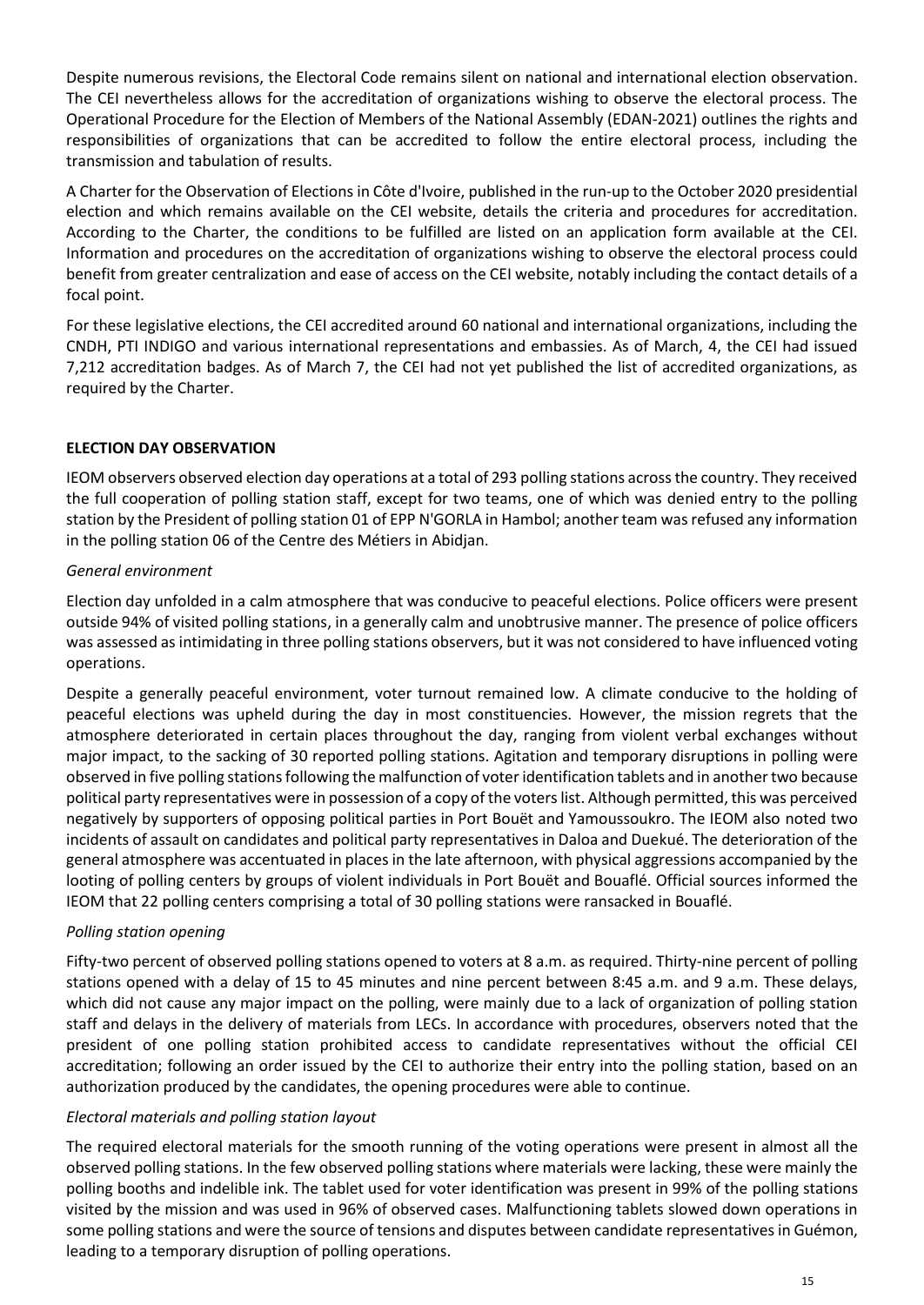The layout of polling stations visited by IEOM observers allowed for orderly and fluid polling operations. Ballot boxes were properly sealed and placed in a visible position for the public to see. However, a decision to place the polling booths so that the back of voters was exposed to others in the polling station was meant to prevent voters from taking photographs of their ballots and therefore prevent potential vote buying. Observers noted that it did not always guarantee the secrecy of the vote.<sup>43</sup>

Around 40% of the visited polling stations were assessed as not being easily accessible for persons with reduced mobility, mainly due to an irregular floor or the presence of steps. In 12% of these cases, the polling station was not on the ground floor.

## *Polling operations*

Polling operations were carried out calmly and procedures were generally well respected in the observed polling stations. The distribution of voter cards in 21 polling stations and the verification of the inking of voters' fingers in 54 polling stations were not carried out systematically.<sup>44</sup> To some extent, the lack of organization in the distribution of voter cards also contributed to slowing down polling operations.

The IEOM observed that voter lists were not displayed in front of polling stations in half of those visited. This added to the confusion for those persons who had not already withdrawn their voter cards. While the posting of voter lists is not required in the procedures, it is considered good practice by international standards.

The capacity of polling station staff was assessed positively in 95% of cases. The less positive assessments were largely due a lack of knowledge and organization.

## *Closing and counting operations*

The closing and counting operations observed by the IEOM were carried out calmly and without incident. Candidate representatives were present in all cases. All signed the results protocol and received a copy of it. Their presence, both during the polling and the counting, helped to strengthen the transparency and integrity of the process. Polling station staff followed procedures providing candidate representatives and observers access and adequate visibility of the operations, including by publicly displaying each ballot during the count, announcing aloud the choice expressed by each voter and performing the tallying of votes cast by candidate or list in a manner that was visible to all. However, polling station staff had difficulties completing the protocols and results sheet in 25% of observed polling stations.

The IEOM notes that when the ballot boxes were opened, seal numbers were not checked and compared with those entered in the protocol in half of the polling stations in which the closing and counting operations were observed. Contrary to procedures, the President did not announce the results aloud in 25% of observed polling. stations, and result sheets were not posted in 60% of observed polling stations. The average rate of participation in observed polling stations was generally low, however with significant variations.

## *Participation of political party representatives and observers*

The presence of candidate and list representatives was substantial. It contributed to strengthen the transparency and integrity of the process. The presence of RHDP representatives was observed in almost all visited polling stations, and that of PDCI-RDA/EDS in more than half of polling stations, EDS in 31% of polling stations, PDCI-RDA in 27% and FPI/AFD/UDPCI/AECA in 20% of polling stations. Representatives of independent candidates were present in more than 77% of visited polling stations. While only one representative per candidate should be allowed in a single polling station, the IEOM observed that they were over-represented in 27 polling stations.

National observers were present in 17% of visited polling stations. The presence of international observers remained very limited. The mission did, however, meet with representatives of the African Union. Candidate representatives as well as observers had good visibility of the polling and counting operations.

# *Tabulation of results*

The IEOM notes that the list of LECs where the tabulation of results was to take place was not published. This did not allow easy identification of the different tabulation centers. The transmission of polling station results to the first levels of the tabulation process was carried out under police escort in all observed cases. In all the visited LECs,

<sup>43</sup> The polling booth orientation was changed in a polling station upon request from a candidate representative, interrupting voting temporarily.

<sup>44</sup> In polling station 3 of the EPP Hôpiltal in Hambol, a person attempted to vote using the voter card of another voter who was at that moment voting with his national identification card. That person was prevented from voting and security forces called in accordance with procedures.